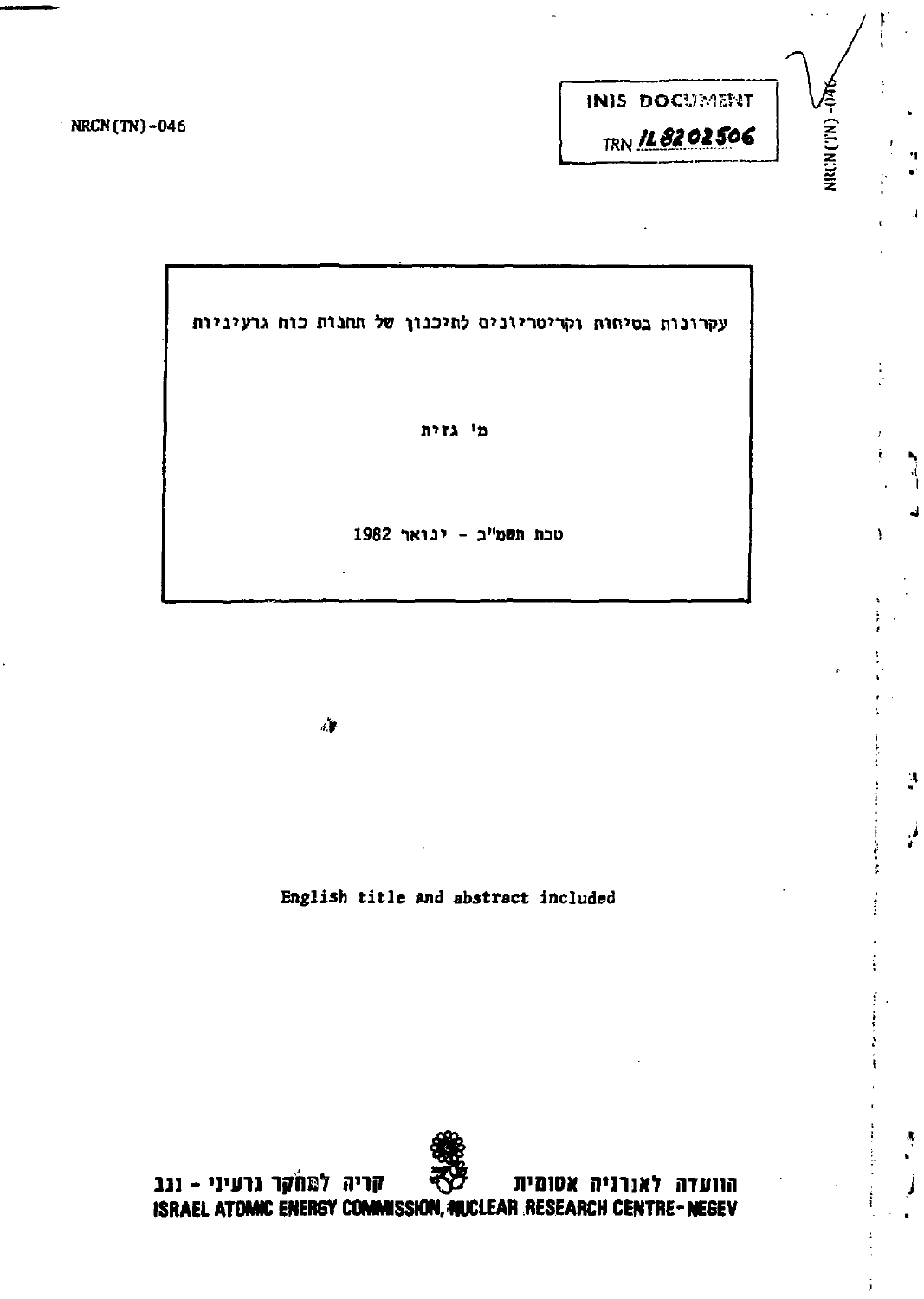#### **I FOAL NOTICE**

This publication is issued by the Nuclear Research Centre - Negev, Isroel Atomic Energy Commission. Neither the Nuclear Research Centre - Negev, nor its contractors, nor any person acting on<br>their behalf or on behalf of the Israel Alomic Energy Commission

make any warranty or representation, express or implied, with respect to the accuracy, comple-tenees, or usefulness of the information contained in this publication, or that the use of any information, apparatus, method or process disclosed in this publication will not infringe upon privately owned rights, or

assume any liability with respect to the use of, or for damages resulting from the use of any<br>information, apparatus, method or process disclosed in this publication.

Mention of commercial products, their manufacturers, or their suppliers in this publication does not imply or connote approval or disapproval of the products by the Nuclear Research Centre -Negev or by the Israel Atomic Energy commission.

חודעה משפטית

פרסום זה מוצא לאור עליודי הקריה למחקר נרעיני - ננב, ההעדה לאנרגיה אטומית של ישראל.

הסריה למחסר גרעיני - נגב והפתלים מטעמת או בשמה, או מטעם החעדה לאגרמה אטומית של ישראל או בשמח

אינם אחראים או ערבים, אחריות או ערבות כלשהי, במפורט או שלא במפורט, לדיוס, לשלמות ולטי-פושיות של המידע הכלול בפרסום או או לכד שהשימוש בכל מידע, מכשיר, שימה או תחליד חנדון בפרסום זה לא ימפו בוכויות פרסיות של **JUMPAN** 

האינם מקבלים על עצמם כל ההחייבות בנין הי שימוש או נוסי העימוש בכל מרצ. מכשיר, שימה או תחליד הנדון בפרטום את.

הציון של מהנרים מסחריים, של יצרניהם או של ספקיהם בפרסום אז אין משפעו אישור המוצרים עליוזי הקריה למחפר גרעיני -- גוב או עליוזי החתדה לאנרגיה אטופית של ישראל.

This publication and more information about its subject matts; may be obtained at the following address:

**Scientific and Technical Information Descriment** Nuclear Research Centre - Neasy P.O. Sox 9807 84 190 Beer-Sheva, ISRAEL

ניתן להשיג את הפרסוס הוה וכן מידע נוסף בנושא הפרטום עליודי פנייה לכונובת:

> System System 0709) 300 השרה למחסר נרעיני 9807 173 84 190 939 7H2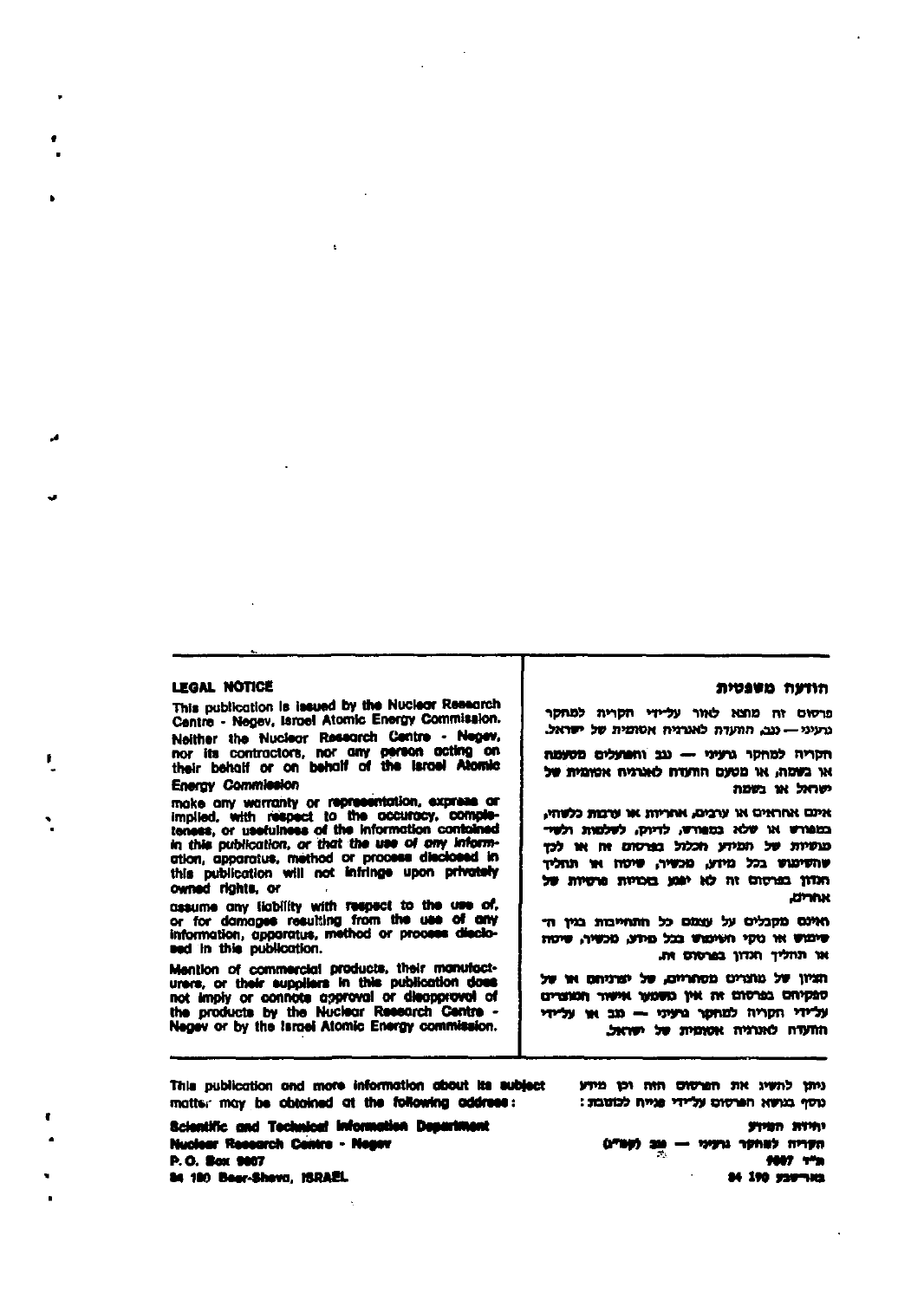עקרונות בטיחות וקריטריונים לתיכנון של תחנות כוח גרעיניות

**n'TA** *'a*  מן גזות

 $\bullet$ 

 $\cdot$ 

1982 INI:P - a"n»n nao טבח חשמ"ב - יגראר 1982

תקציר

מוצגים עקרונות הבטיחות והקריטריונים לתיכנון של תחנות כוח גרעיניות מנקודת מכטו של מהנדס כורים. התיכנון, הכניה וההפעלה של תחנות כוח גרעיניות יכוצעו לפי עקרונות וקריטריונים אלה על-מנת שיובטח, במידה מתקבלת על הדעת, שהאפשרות לשיחרור רדיואקטיביות כתוצאה מתקלה כלשהי תצומצם ככל האפשר.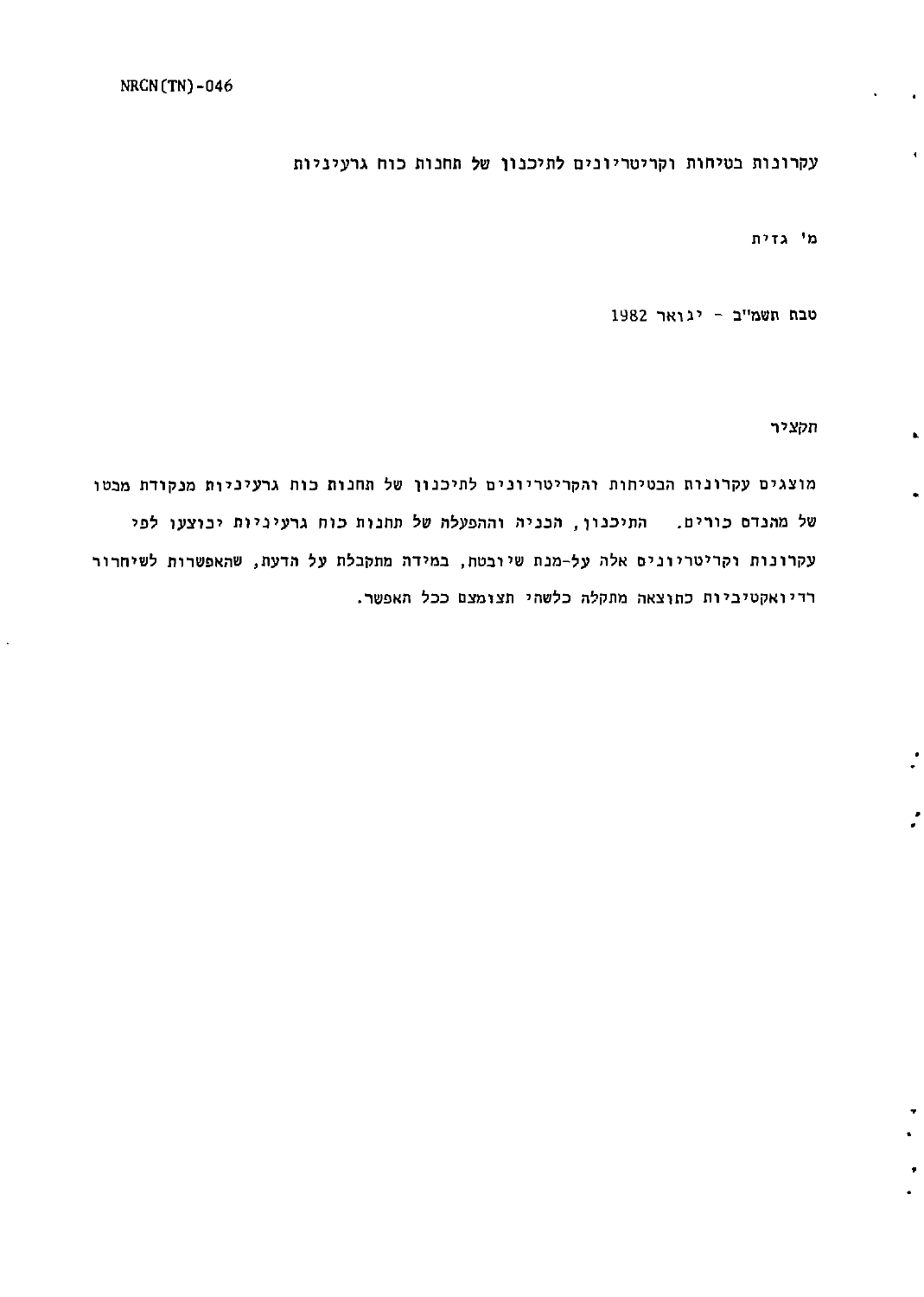## SAFETY PRINCIPLES AND DESIGN CRITERIA FOR NUCLEAR POWER STATIONS

**Menashe GAZIT**  t1enashe GAZ IT

**January 1982**  January 1982

#### **ABSTRACT**  ABSTRACT

**The criteria and safety principles for the design of nuclear power stations**  The criteria and safety principles for the design of nuclear power stations **are presented from the viewpoint of a nuclear engineer. The design,**  are presented from the viewpoint of a nuclear engineer. The design, **construction and operation of nuclear power stations should be carried out**  construction and operation of nuclear power stations should be carried out **according to these criteria and safety principles to ensure, to a reasonable**  according to these criteria and safety principles tO ensure, to a reasonable **degree, that the likelihood of release of radioactivity as a result of**  degree, that the likelihood of release of radioactivity as a result of **component failure or human error should be minimized.**  component failure or human error should be minimized.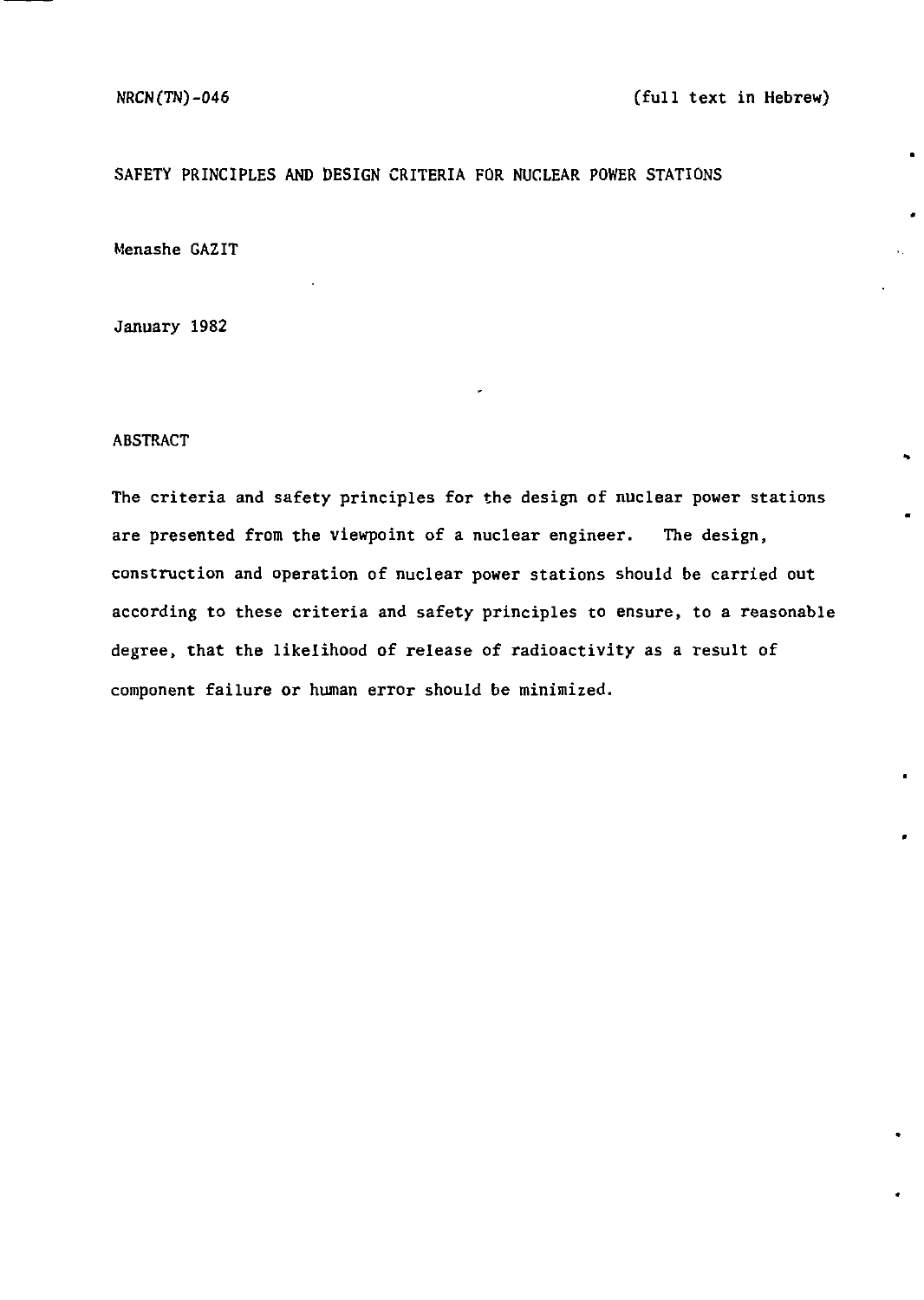| עמוד                    | תוכן העניינים                                                                 |
|-------------------------|-------------------------------------------------------------------------------|
|                         |                                                                               |
| 1                       | הקרמה<br>1                                                                    |
| 1                       | 1.1<br>רקע                                                                    |
| $\overline{\mathbf{3}}$ | 1.2<br>הגדרות                                                                 |
| 4                       | שיקולי חיכנון בסיסיים<br>1.3                                                  |
| 4                       | $\overline{\mathbf{z}}$<br>הקריטריונים לשיחרור רדיואקטיביות                   |
| 6                       | ררכים למניעת חקלות, הגבלת תוצאותיהן והחגברות עליהן<br>$\overline{\mathbf{3}}$ |
| 8                       | הגדרת מצכי ההפעלה של תג"ר<br>$\overline{4}$                                   |
| 8                       | הפעלה רגילה<br>4.1                                                            |
| 9                       | 4.2<br>תקלה מזערית                                                            |
| 10                      | תקלה בינונית<br>4.3                                                           |
| 10                      | 4.4<br>תקלה חמורה                                                             |
| 11                      | 4.5<br>תקלה מלחמחית                                                           |
| 12                      | סיווג בטיחותי לציוד<br>$\overline{\phantom{0}}$                               |
| 12                      | כללי<br>5.1                                                                   |
| 13                      | 5.2<br>ציור מכני והידראולי                                                    |
| 13                      | 5.3<br>ציור חשמלי וציוד בקרה                                                  |
| 14                      | העמידות של ציור ברעירות אדמה<br>5.4                                           |
| 14                      | חקנים ואבטחת איכות<br>- 6                                                     |
| 15                      | הבעת תודה<br>$\overline{\phantom{a}}$                                         |
| 16                      | דוגמה לתקנים המשמשים לתיכנון תחנת כוח גרעינית<br>נספח 1                       |
| 17                      | סימוכין                                                                       |

 $\ddot{\phantom{a}}$ 

 $\ddot{\phantom{a}}$ 

......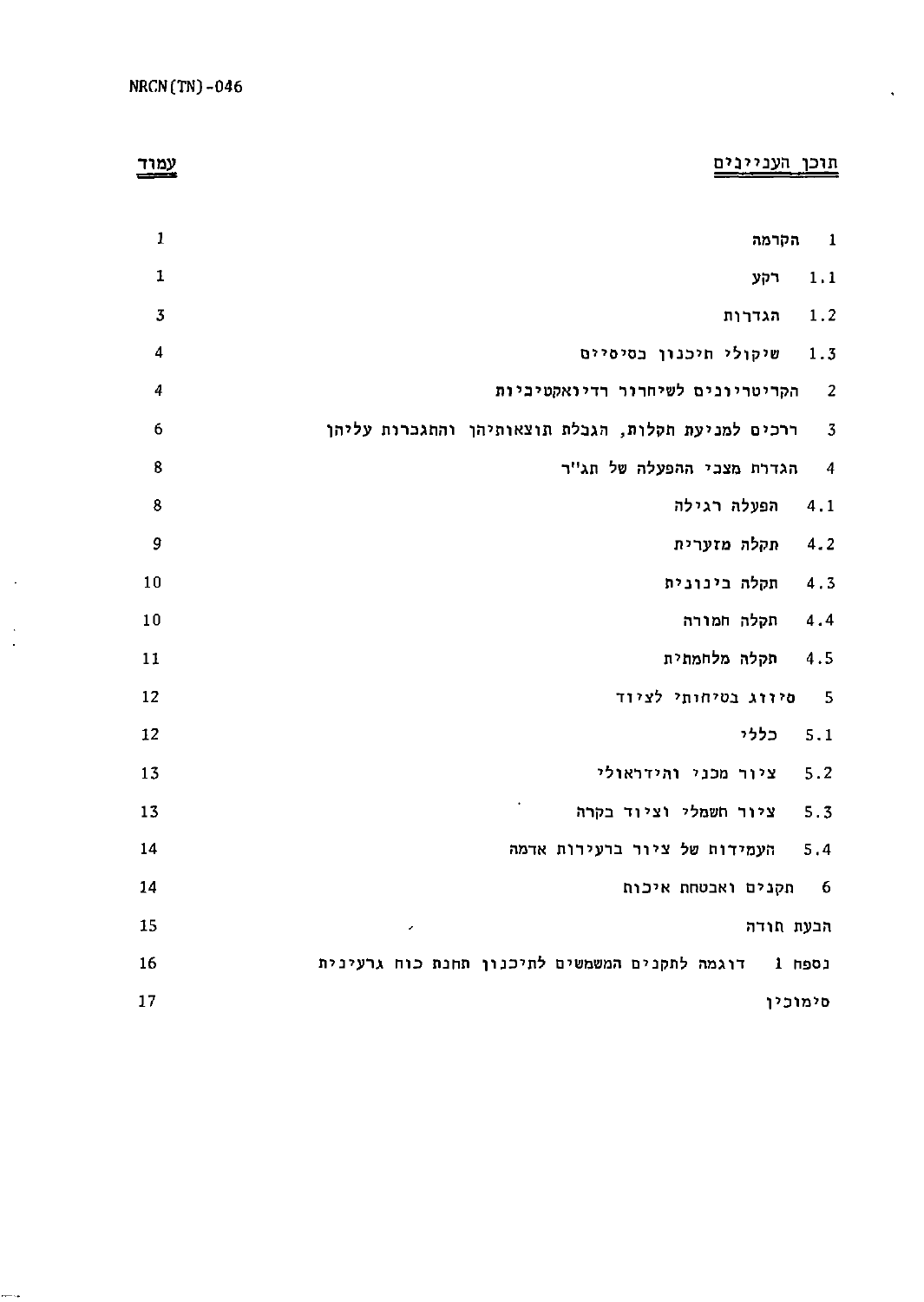#### *naipn 1*  הקדמה

#### 1.1 רקע

תיכנון ובניה של תחנות כוח גרעיניות מבוצעים, בדרך כלל, במסגרת נוקשה של כללים מקובלים. כללים אלה מוטלים על המכצע במגמה להשיג בטיחות מרכית בשלב ההפעלה של הכור ותחנות הכוח.

עקרונות התיכנון, הבניה וההפעלה של תחנת כוח גרעינית צריכים להבטיח, במירה מתקבלת על הדעת, שהאפשרות של שיחרור רריואקטיכיות כלשהי כתוצאה מתקלה בציוד, .אירוע חיצוני או שגיאת אנוש, תהיה מועטה ככל האפשר

בעכודה זו נעשה ניסיון לרכז את עיקרי הכללים (criteria) המקובלים, במטרה לתת בידי העוסקים בנושא, בשלבים מוקדמים אלה של פרוייקט התג"ר, כלי ראשוני מתאים לעבודה, ובעיקר חומר למחשבה.

, העקרונות המוצגים כאן מבוססים על שילוב של עקרונות תיכנון אמריקאיים<sup>(1,2)</sup>, קנדיים<sup>(כ)</sup> ואמרים, אך אינם מהווים העתק מושלם של אף אחת מהמערכות הללו, והם מבוססים בעיקר על הרעיון המקובל של "הגנה לעומק". כאשר יוחל במימוש תג"ר יהיה צורך לגבש מערכת עקרונות מפורטת יותר. מערכת זו אשר תיכתב, ככל הנראה, על-ידי אגף הרישוי בוא"א - תביא בחשבון את סוג הכור שייבחר ומקור רכישתו. - בשלב זה אין צורך להיצמד למערכת מפותחת קיימת ולא לפרט יוחר מדי בנושאים ספציפיים, כגון אבטחת האיכות, וכדומה. מיוחד במינו הוא הנושא של תקלה מלחמתית, הקשור בעבודות אחרות הנעשות כיום בארץ תחת הכותרת: "מיגון". נושא זה הובא כאן לצורך השלמת התמונה אך הוא ראוי לטיפול מעמיק, נפרד. במיוחר יש להקדיש יותר מחשבה להגדרת תקלה מלחמתית .na D'anan o'jia'o n aia'nbi זלחישרב הסינזבים הנרזכים בה.

בציור 1 ניתן לראות את אופן היישום של עקרונות הכטיחות במהלך התיכנון והביצוע.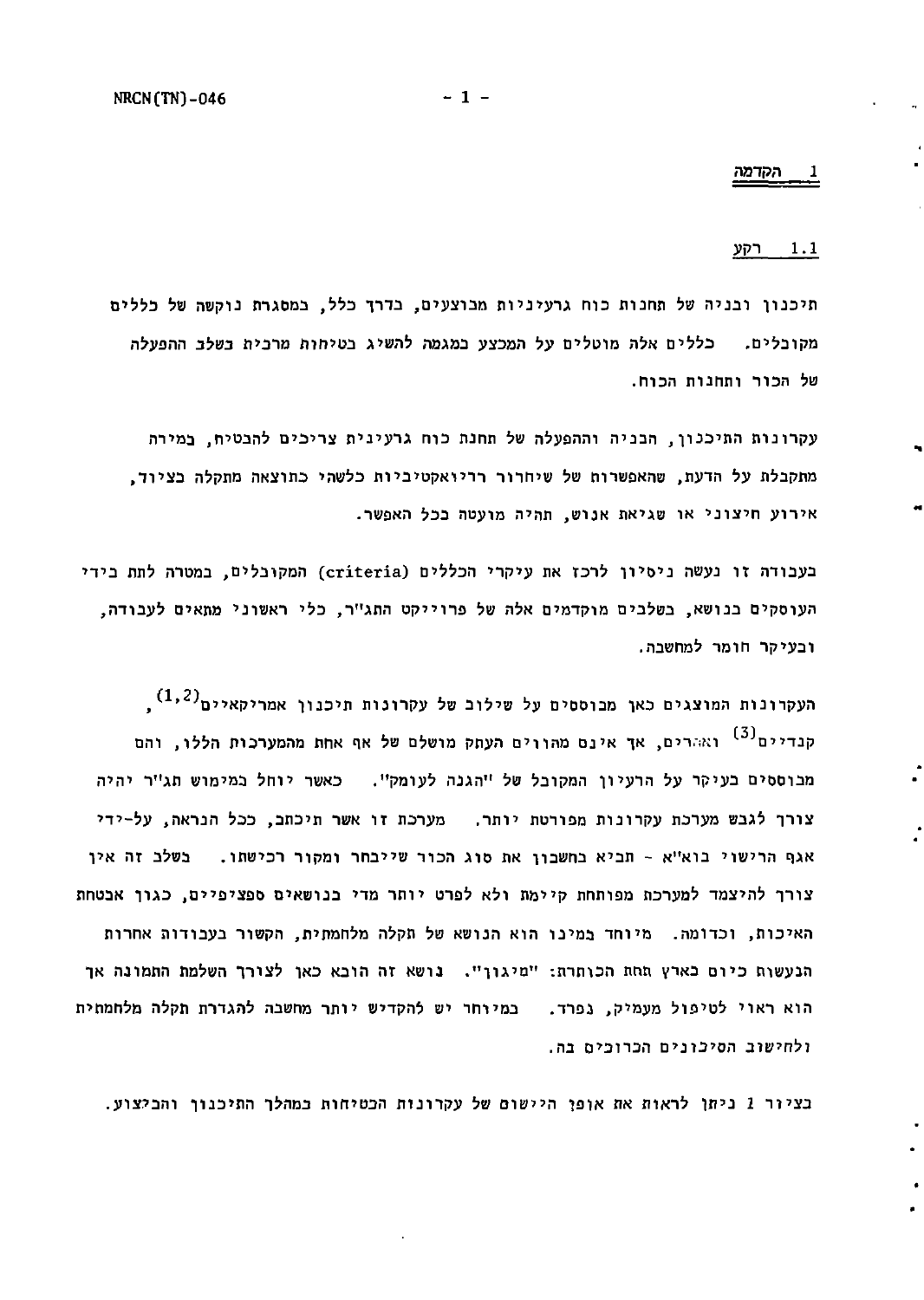$\overline{\phantom{a}}$ 

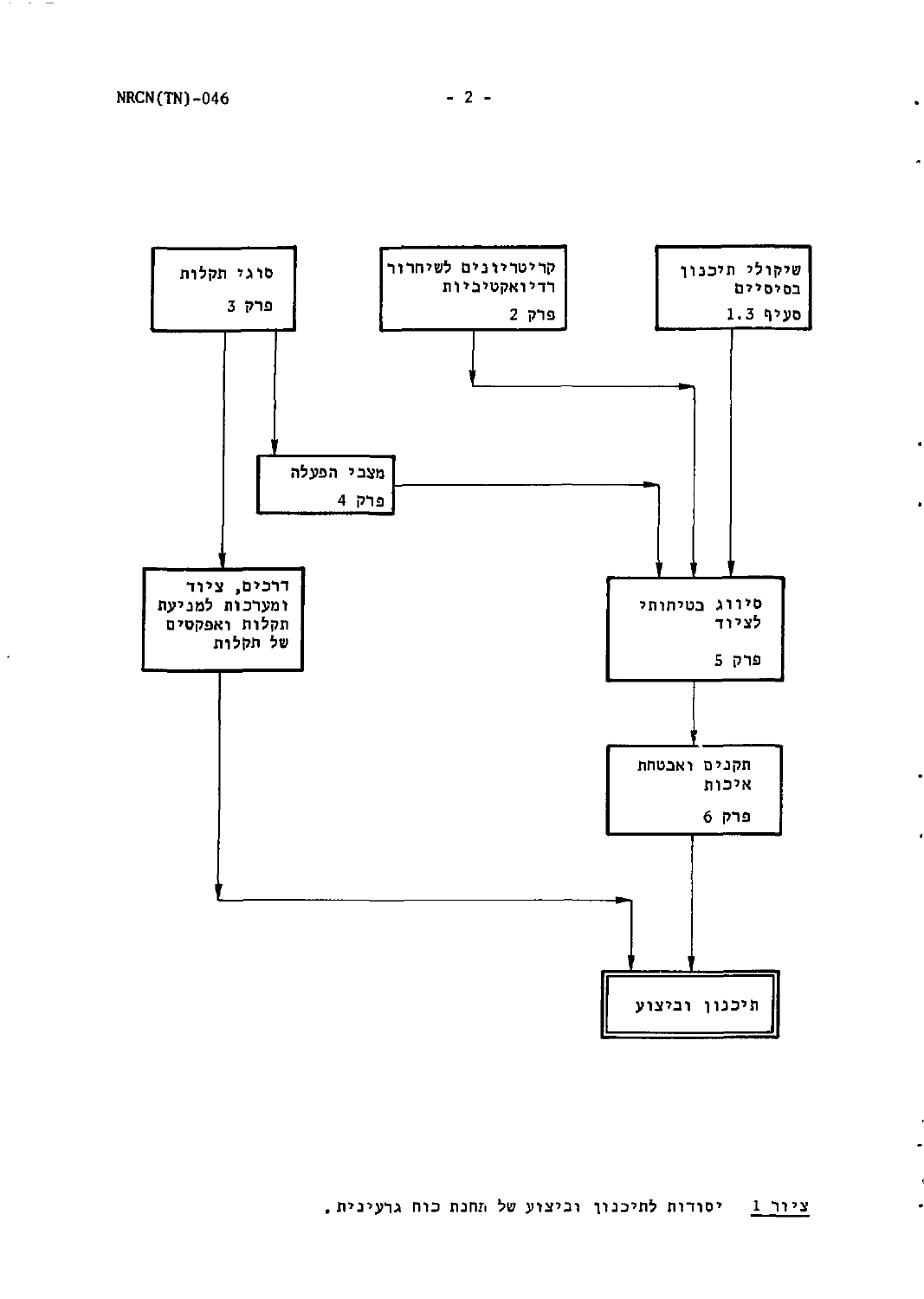,a"»ixb-i> a tnbba 'a!> lyapa m'soinoK!" ni»a'opm»Ti inti' > *bii* CPITI N B'unon p קריטריינים אחידים של שיחרור רדיואקטיביוח לאטמוספירה נקבעו לפי כללים ביך-לאומיים, בכדי להגן על הציבור. - קריטריונים אלה מפורטים בפרק נפרד. שיקולי התיכנון הבסיסיים נקבעו בהתאם לאופי המיתקן, כדי להבטיח אי חריגה .1.3 q'yoa D'unian nbx O'SIP' B . i» n o>ii'ioiipn n מהקריטריונים הללי. שיקולים אלה מפירטים בסעיף 1.3 . סוגי התקלות השונים (נדונים בפרק מיוחד), אופיין ועוצמתן,קובעים את "מצבי ההפעלה" <mark>האפשריים של תחנת כוח. לפי שלושת הגורמים הנ"ל מבוצע סיווג של הציוד לרמות</mark> בטיחות מחאימות (בהמשך). כמהלך התיכנון והביצוע מיושמים התקנים וכללי אבטחח האיכות

סוגי התקלות השונים האפשריים מבחיבים פחרונות שונים של בחירת ציוד וסידורו, האמורים למנוע תקלות או להקטין את האפקטים שלהן.

המתאימים,על-מנת לקבל את הציוד החיוני לבטיחות המיתקן ברמת האיכות הרצויה.

## **miiAii 1.2**  1.2 הגררית

תקלה בודדת

תקלה בודדת (Single Failure,SF) פירושה אירוע הגורם לאובדן היכולת של רכיב לבצע .m>mn»oaii l'nibiya nx את פעולותיו הבטיחותיית.

*Tinman nbpn*  תקלה משרתפת

תקלה משותפת (Common Mode Failure,CMF) פירושה אירוע הגורם לאובדן היכולת של מספר רכיבים בעת ובעונה אחת לבצע את פעולותיהם הבטיחותיות, כתוצאה מסיבה או אירוע יחיד. *rnviv nipn*  תקלת שרשרת

a'a i t>B niia' n limn ^ Oin n yiv x nBlTa (Cross-Link Failure,CLF) niBlB *nbpn*  חקלת שרשרת ( CLF,Failure Link-Cross ( פירישה איריע הגירם לאיבדך היכילת של רכיב אחד או יותר לבצע את פעולותיהם הבטיחותיות כתוצאה מתלוח הדדית ביניהם,או כתוצאה של השפעה משנית מתקלה בודדת או משותפת.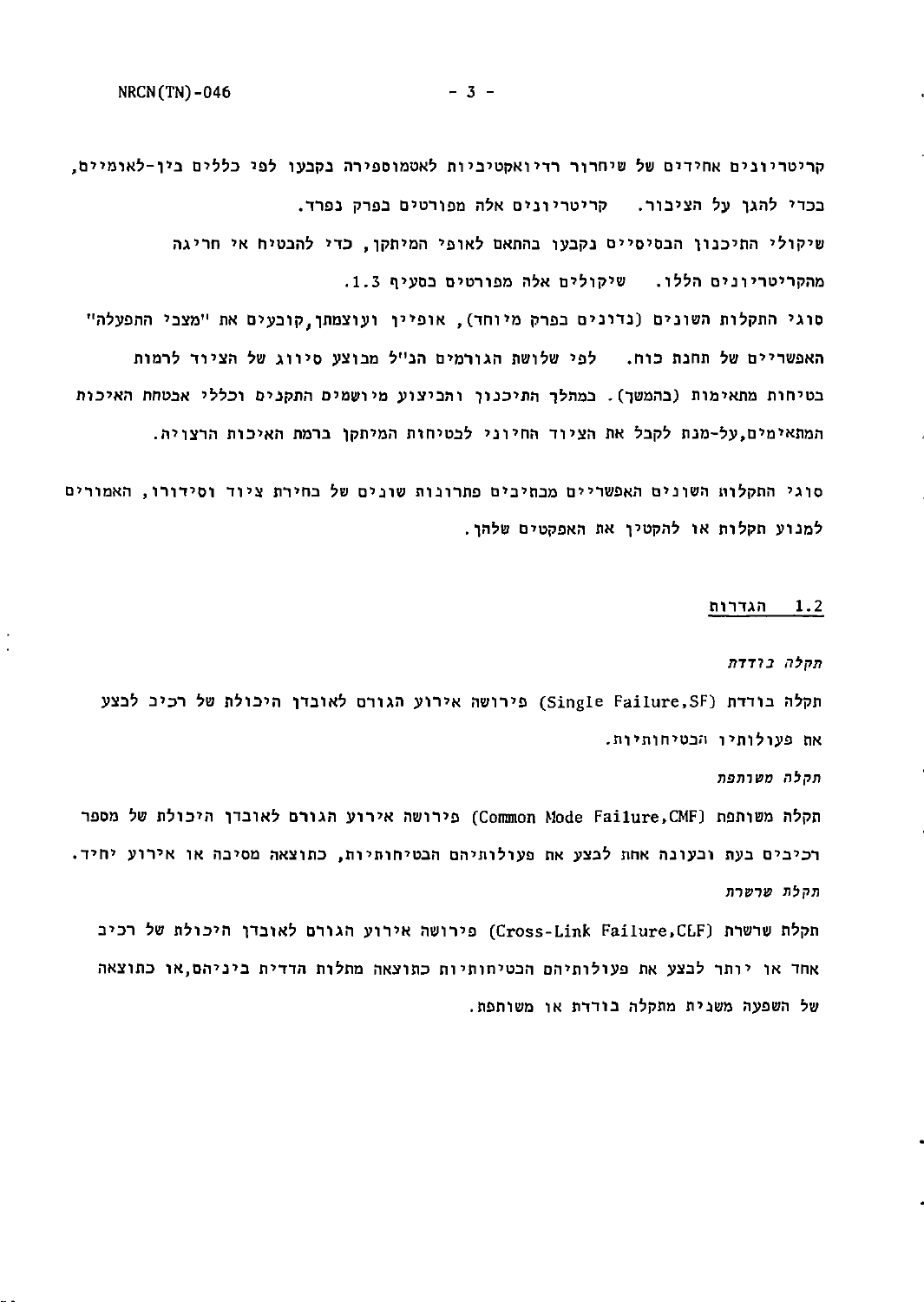#### שיקולי חיכנון בסיסיים 1.3

על-מנת להשיג את מירב הבטיחות מהמערכות של תחנת כוח גרעינית. חייבות אלה לאפשר בכל זמן את ביצוע הפעולות הבאות:

(א) עצירת הכור ושמירתו במצב עצור לפרק זמו בלתי מוגבל. - הכור חייב להישאר

עצור גם לאחר הוררת הלחץ, קירור המים ורעיכת מוצרי הביקוע בולעי הניוטרונים. (ב) פינוי החום השיורי מהכור. "ש להבטיח את קיומו של מאגר חום מתאים ותמידי. (ג) שמירת מחסום בפני שיחרור רדיואקטיביות לסביבה. בגבולות המותרים.

פעולות אלה תבוצענה על-ידי שילוב של פעולות אוטומטיות וירניות, בהתאם לנסיבות.

מכיון שהכור ממשיך לייצר אנרגיה בכמות רבה גם אחרי עצירתן – יש להביא כחשבון,בזמן התיכנון.תקלות העלולות לקרות גם במהלך ההתאוששות שאחרי תקלה שהביאה לעצירתו.

#### הקריטריונים לשיחרור רדיואקטיביות  $\overline{2}$

להלו מוגררות ארבע קטגוריות של שיחרור רדיואקטיביות לסביבה (ראה טבלה 1): (א) שיחרור רגיל (קטגוריה 1);

- (ב) שיחרור מרבי המותר במיקרה של תקלה בינונית (קטגוריה 2);
	- (ג) שיחרור מרבי המותר במיקרה של תקלה חמורה (קטגוריה 3);
- (ד) שיחרור מרבי המותר במיקרה של תקלה מלחמתית (קטגוריה 4).

בר גם יש לבדוק הערכים המופיעים בטבלה הם דוגמה בלבד, ודרוש עור לברוק אותם. באם ניתר לצמצם את ערכי השיחרור המשורים בתקלה מלחמתית לערכים המקובלים בתקלות חמורות "קונכנציונאליות".

קביעת הקריטריונים לשיחרור צריכה להיות מלווה בארגון מערך חירום עם אמצעי התערבות, פק"לים מתאימים ורמות פעולה שנקבעו מראש.

 $-4 -$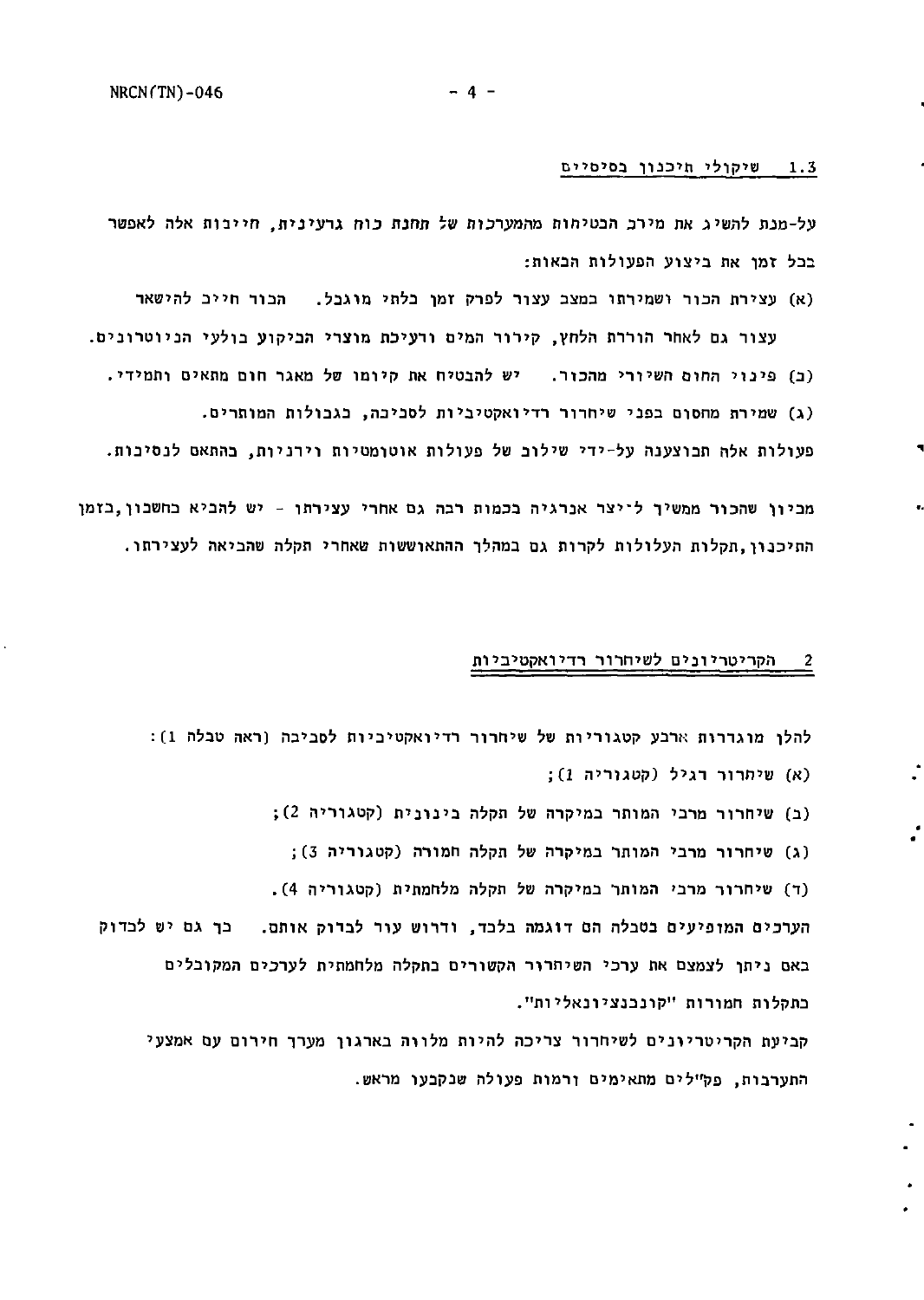טבלה 1 השיחרור המרבי המותר במסגרת תקלות שונות (דוגמה).

W.B.eq.D = המנה האחידה על כל הגוף.

ţ

| המנה המרבית לאוכלוסיה     | המנה האישית המרבית      | השיקולים המטאורולוגיים להערכת סיכונים | הקטגוריה |
|---------------------------|-------------------------|---------------------------------------|----------|
|                           | $W.B.eq.D = 500$ wrew/y | לפי שיקולי תדירות ומנות שיחרור        | 1        |
| $W.B.eq.D = 104$ man×rem  | $W.B.eq.D = 500 mrem/y$ | לפי מזג האוויר הגרוע ביותר בעת התקלה  | 2        |
| Thyroid = $10^4$ manxrem  | Thyroid = $3000$ mrem/y | או מצב F לפי פסקוויל                  |          |
| $W.B.eq.D = 10^6$ man×rem | $W.B.eq.D = 25 rem$     | לפי מזג האוויר הגרוע ביותר בעת התקלה  | 3        |
| Thyroid = $10^6$ man×rem  | Thyroid = $250$ rem     | או מצב F לפי פסקוויל                  |          |
| W.B.eq.D = $10^6$ man×rem | $W.B.eq.D = 25$ rem     | לפי מזג האווזר הגרוע ביותר בעת התקלה  | 4        |
| Thyroid = $10^6$ man×rem  | Thyroid = $250$ rem     | או מצב F לפי פסקוויל                  |          |

 $\mathcal{A}(\mathcal{A})$  and  $\mathcal{A}(\mathcal{A})$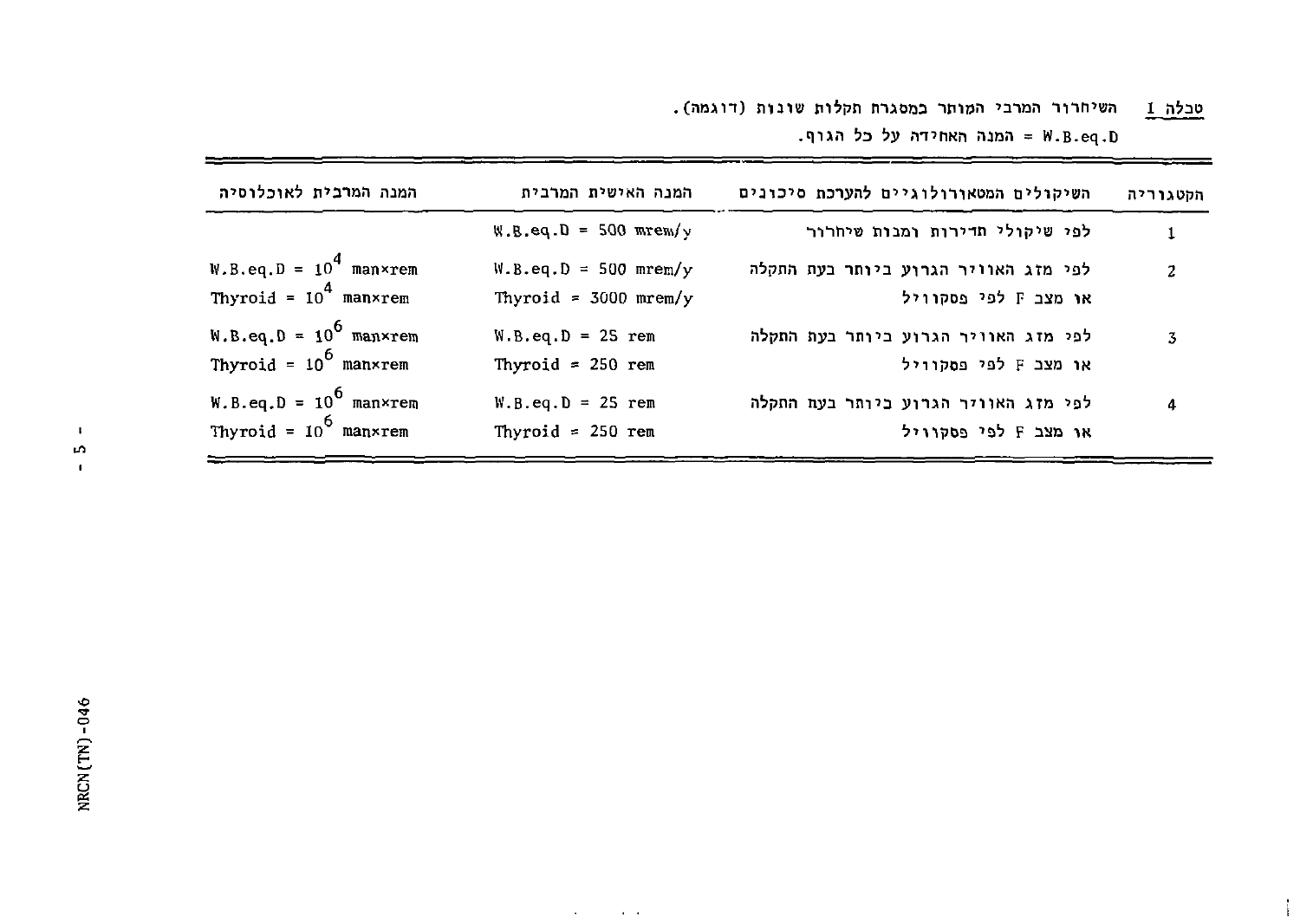#### 3 - דרכים לנוביעת תקלות, הגבלת חוצאותיהן והתגברות עליהן

ההגנה מפני תקלות בודדות בעשית בעיקר על-ידי הקפדה על איכות הציוד, ריבוי מ**ערכ**ות .nnin' n mn'oa nianyna oin'tn ןשימןש במערכןת בטיחית מייחדית.

*by\* nia'K *by mapnb* qoiaa .najtnni ,cp-oix>n bia i- m on manion niipnb o>mian הגזדמים לתקלית משיתפות הם בדרך כלל חיצוניים, יההגגה, בנוסף להקפדה על איכית יעל שימוש במערכות הבטיחות,נסמכת על הפרדה והצבה של ציוד מסוגים שונים. ההגנה מפני התפתחות של תקלת שרשרת נסמכת על הפרדה, על מחסומים בפני התפשטות התקלה,וכמובן על מערכות בטיחות מיוחדות.

האמצעים המבטיחים מניעת תקלות, הגבלת תוצאותיהן והתגבדות עליהן הם:

- (א) הגדרה מתאימה של איכות ציוד qualification, כולל שימוש בסטנדרטים ;nia'K nnoaxi o'n'Knn מתאימים ואבטחת איכית;
	- (ב) ריבוי או "גודש" מערכות או ציוד המשמשים לאותה מטרה redundancy, בולל מערכות לגיכוי: back-up systems;
		- (ג) הפרדה בין פריטי ציוד כפולים separation;
		- ;harriers נד) הקמת מחסומים בפני התפשטות תקלה
		- ;diversity הצבת ציון מסוגים שונים לביצוע אותה משימה)
		- .Special Safety Systems (SSS) מיכנון מערכות בטיחות מיוחדות) מערכות אלו כוללות:
			- ;iia b nms j ni's y nianyn 'no .1 1 . שתי מערכות עצירה נפדדות לכור;
				- ;on' n in' p naiyn .2 2 . מערכת קירור תירום;
					- ;i»maij>Bi DoNnn .3 3 . המאטם ומערכותיו;
			- 4. מספר מערכות חירום לאספקת חשמל.

שילוב כל האמצעים הנ"ל בתיכנונה של תחנת כוח גרעינית מבטיח הגנה נאותה לציוד ."pmyb naan" naian IT no'B .nn'aobi ילסכיבה. שיטה זו מכרבה "הגנה לערמק",

בטבלה 2 ניתן לראות פירוט של האמצעים *.*ומקובלים להתגברות על תקלות כפי שהם מיושמים **.nibpn ba d'aia D'JIO 'aab**  לגבי סוגים שןנים של תקלות.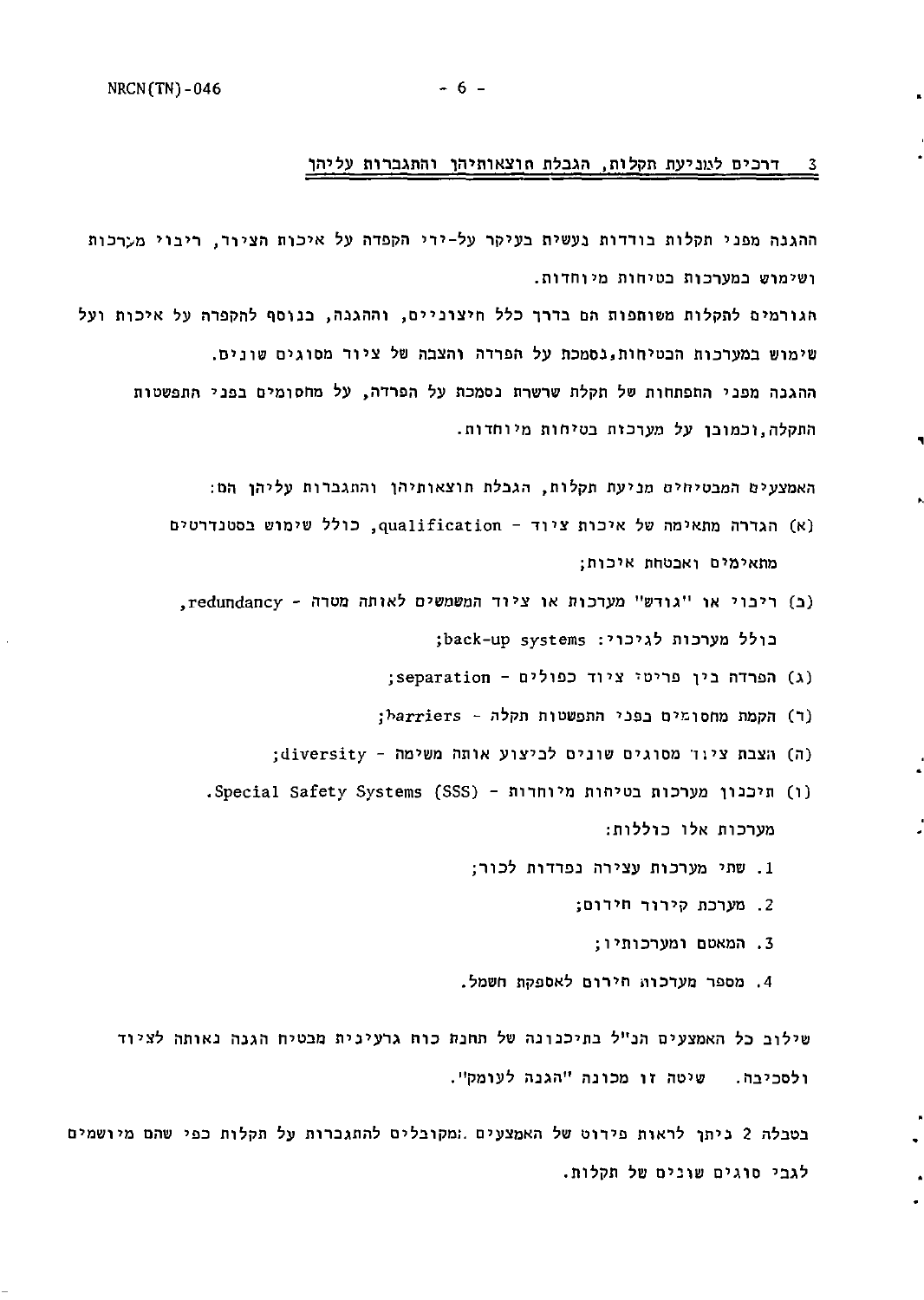|                        | סוג התקלה  |                  |             |  |
|------------------------|------------|------------------|-------------|--|
| האמצעי                 | בודדת - SF | $CMF - n$ משותפת | טרשרת - CLF |  |
| Special Safety Systems | $\ddot{}$  | ٠                | ۰           |  |
| Qualification          | $\ddot{}$  | $\ddot{}$        | $\ddot{}$   |  |
| Redundancy             | ÷          |                  |             |  |
| Separation             |            | ۰                | ۰           |  |
| Barriers               |            |                  | ٠           |  |
| Diversity              |            | $\ddot{}$        |             |  |

האמצעים למניעה והתגברות על תקלות שונות. טבלה 2

בעת החיכנון יובא בחשבון גם שילוב של מאורעות המתרהשים כמקביל, כתוצאה מגורמים שונים (simultaneous failures) לדוגמה:

- (א) אחת משהי מערכות העצירה של הכור אינה בפעולה, ובמקניל 2 מוטות ביטחון כמערכת העצירה השנייה אינם בפעולה; ערוץ אחד של רכיבים אקטיביים במערכת השנייה אינו בפטולה: והגורם הרגיש ביותר למתו אות העצירה לכור. בתקלה נתונה. א נו מגיב.
- (ב) עריץ מיכשור אחר של מערכת קירור החירום, כולל רכיבי ההפעלה שלו אינו בפעולה.
	- (ג) ערוץ מיכשור אחד של מערכת המאטם, כולל רכיבי ההפעלה שלו אינו בפעולה;
	- (ד) ערוץ מיכשור אחד של מערכת פינוי החום השיורי, כולל רכיבי ההפעלה שלו אינו בפעולה;
	- (ה) ירוץ מיכשור אחד של מערכת לאספקת חשמל חירום. כולל רכיבי ההפעלה שלו אינו בפעולה.

הנחות הכשל הללו מבוססות על כך כי הערוצים הנ"ל של ציוד כוללים את כל הרכיבים, החל מהחיישנים (sensors) ועד לרכיבי ההפעלה (actuators) של תת-המערכת, כולל כל הרכיבים האקטיביים השייכים לערוץ.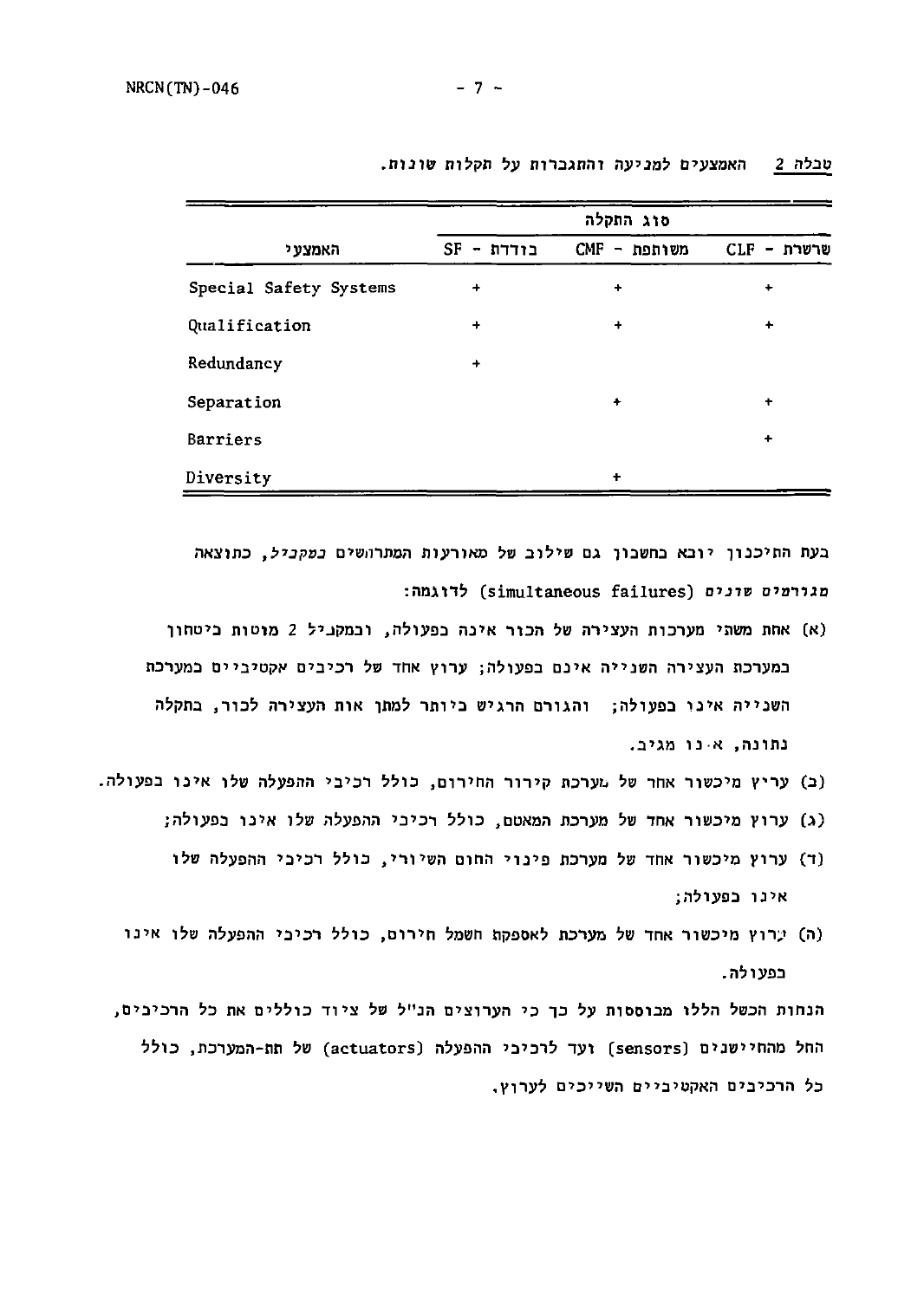### 4 הגדרת מצבי ההפעלה של תג"ר

מצבי ההפעלה השונים של תחנת הכוח הג<mark>ר</mark>עינית (plant conditions), כפי שניתן לצפות אותם מראש, משמשים כבסיס לתיכנון המערכות השונות. מצבי ההפעלה מסווגים לפי שיקולים סטטיסטיים ובהתאם לכמויות הצפויות של רדיואקטיביות העלולות להשתחרר כתוצאה מתקלות שונות.

האירועים הקשורים למצבי ההפעלה השונים והמפורטים בסעיפים הבאים מהווים "תקלות בסיס לתיכנון". ק*יימי*ם אירועים נוספים, מהם חמורים מאד, אשר מפאת נדירותם לא נהוג להתחשב בהם, לרוגמה: שבר במיכל הלחץ של הכור.

המצבים המוגדרים להלן,למעט נושא התקלה המלחמתית, מתאימים למצבים I, II, III .nr moa ,l nn'o a IV-i י- IV בסימיר 1 , בסדר זה.

## 4.1 הפעל<u>ה רגילה</u>

, Normal Operation (NOP),זהו המצב הרצוי. .1 תנאי שיחדור: קטגוריה 1. מצב זה מתאים למצב המוגדר בסימוך 3 כ-"Normal".

ד<mark>וגמות</mark> לאירועים הקשורים במצב של הפעלה רגילה: .-nan nyan הנעת הכיר .

.Tian nvxy עצירת הכיר.

**. oniy 'ia ,ni'l>p'D'ip >B axna iia**  כיר כמצכ של קריטיקלירת, בלי ערמס.

.Kin I N ,'pbn oaiya miay עברדה בערמס nלקי, אר מלא.

פריקה וטעינה של הדלק.

פגם ביחידת דלק מוגדרת.

עבודה עם ציוד מוגדר שאינו תקין.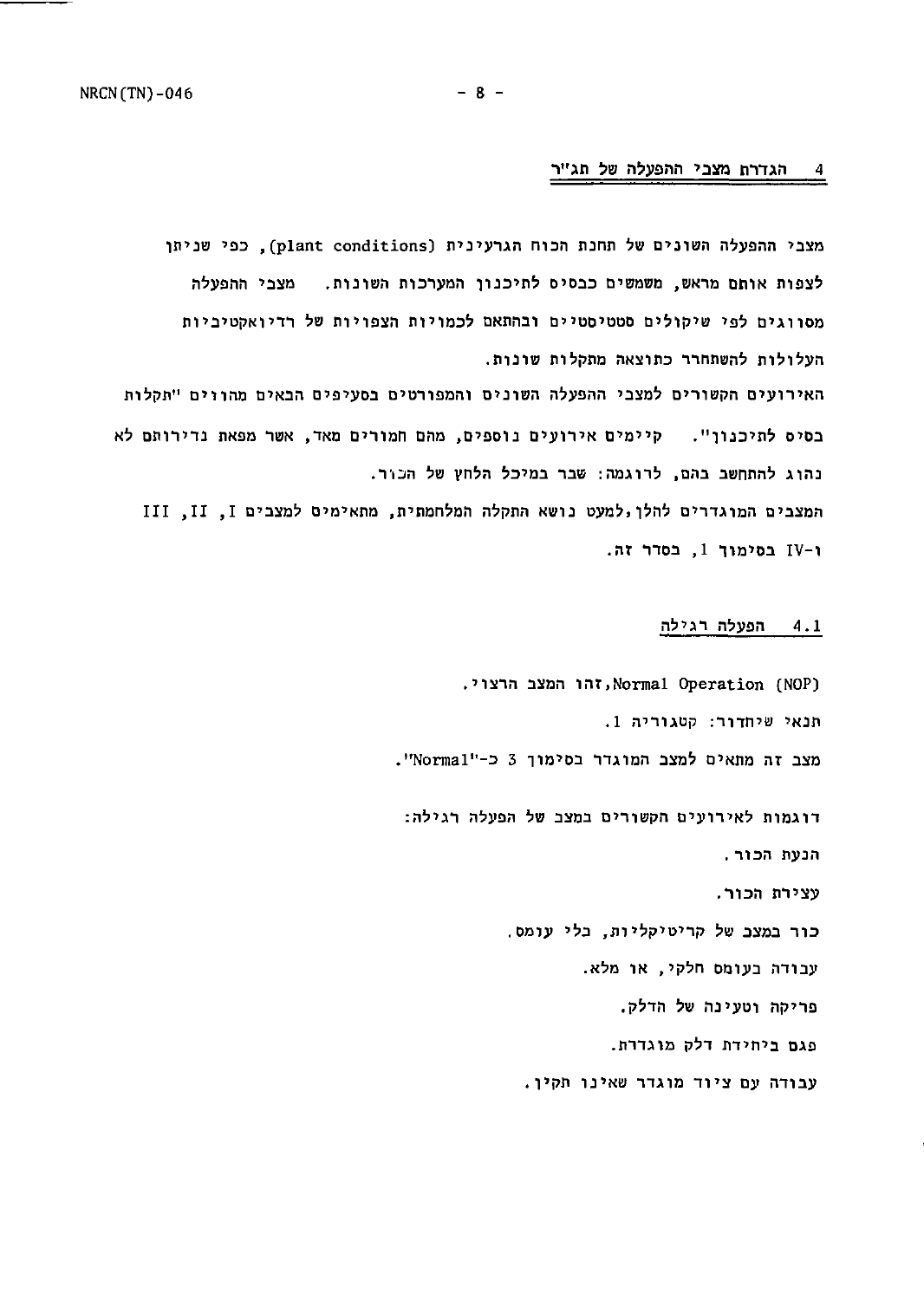## 4.2 תקלה מזערית

מצכ זה, Accident 1 (AC-1), כולל תקלות אשר סכיר שתקרינה פעמים ספורות בשנה, תגרומנה לכל היותר לעצירת הכור, וניתן יהיה לחזור ולהפעיל אותו מיד אחרי תיק**ון** התקלה. מצב זה כולל מיקרים של צורך בהפעלת חלק ממערכות הבטיחות המיוחדות (SSS).

תנאי שיחרור: קטגוריה 1.

מצב זה מתאים למצב המוגדר בסימוך 3 כ-"Upset";

דוגמות לאירועים הקשורים במצב תקלה מזערית:

.b'yan bo nm a nK'jo שגיאה ברדדת של מפעיל .

**.nn'Knn inba mp a nioin nxiap bo nKxin**  הרצאה של קבוצת מרטית בקרה בלתי מתאימה.

**.mpa oin nb'a:i**  נפילת מרט בקרה.

..

תקלה בודדת של אלמנט בקרה.

.njpa-non bo omyn mo'ii b iiari paon v a nnunn *•>«*  אי התאמה ביי הספק הברר לררישות הערמט של הטררבינה.

שינוי בעומס בגלל פעולה לא נכונה של רכיב אקטיבי במערכת הקיטור.

דליפה קלה כבערכת הקירור.

איכוד חלקי של קירור הליכה.

קירור כלתי מתאים של המאט.

הפחתת לחץ כגלל פעולה לא נכונה של רכיב אקטיבי (כ*כ*ור מסוג PWR).

**.natn 'n Tia'K**  איברד מי הזנה.

.naynn IIT P •na'K אינרד קיררר המעבה.

.Tiu'pn bbinn nnia's a na'bn דליפה נציניררת מחרלל הקיטרר.

**.baonn niaiyna nn«a nm a nbpn**  תקלה בודדת באחת ממערכרת החשמל.

איבוד מתח חיצוני.

**. Iiiian no'nn bo D->Knn 'nba bib'i**  דילול בלתי מתאים של תמיסת הניררי.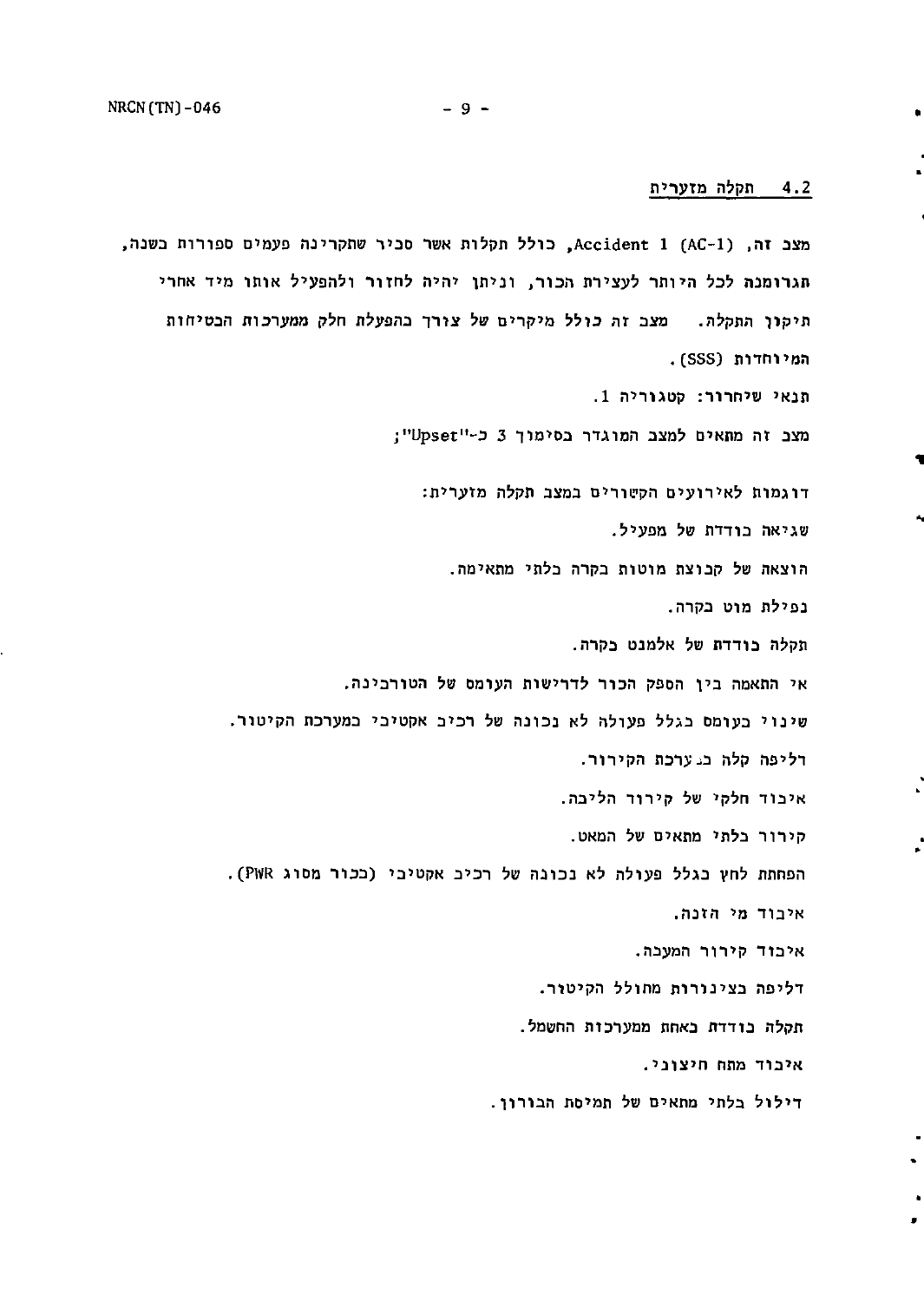# \_4.3 תקלה בינונית

מצב זה, (Accident 2 (AC-2), כולל תקלות אשר עלולות לקרות פעמים ספורות במשך חיי תחנת הכוח, ועלולות לגרום לעצירת הכור לפרקי זמן ממושכים. מצב זה, בררך כלל, יצריך הפעלה של מערכות הבטיחות המיוחרות (SSS).

תנאי שיחרור: קטגוריה 2.

מצב זה מתאים למצב המוגדר במקור 3 כ-"Emergency".

:ii'ji3'a iibpna o'liBpn o'yn'Nb ninan ררגמרת לאיררעים הקשררים בתקלה בינרנית: .Tian it) oi-pnn II-PP naiyn b» nbyan nanxnn no'bn IN II-PPJI roiyna D'pio מדקים במערכת הקירןר אן דליפה המצריכה הפעלה של מערכת קירןר החיררס של הכרר. שבר קטן במערכת הצינורות המשנית. טעינה לא נכונה של הדלק. שליפה לא מתאימה של קבוצת מוטות בקרה. שגיאה מתוכנית המפקחת על מהלך מוטות הבקרה. עליה לא מוסכרת כריאקטיביות של הכור. אובדן מלא, או חלקי (הפרעה לזרימה), של מי הקירור של הכור. :מאורעות חיצוביים בעוצמה שאינה עולה על העמידות המתוכבבת של המיתקן, כגון .'i3 i ,iiD'iB ,/imn nn'y i ,naiD ,nsxn הצפה, םופה, רעידות אדמה, שריפה, ןכןי .

### 4.4 תקלה חמ<u>ורה</u>

מצב זה, (AC-3) Accident 3, כולל תקלות אשר כדרך כלל אין צופים שתקרינה, אך מתחשבים בהן בכל זאת כגלל התוצאות החמורות העלולות לנבוע מהן. מצב זה ידרוש תמיד הפעלה מלאה של מערכות הבטיחות המיוחדות (SSS). מצב זה

.3 תנאי שיחרור: קטגוריה 3

מצב זה מתאים למצב המוגדר בסימוך 3 כ-"Farilted".

דוגמות לאירועים הקשורים בתקלה חמורה: שבר גדול בצינורות המכילים את מי הקירור (LOCA),כולל שבר מלא של הצינור הגדול ביותר במערכת הקירור.

תזוזה של הדלק, כולל התמוטטות הליבה ופיזור הדלק.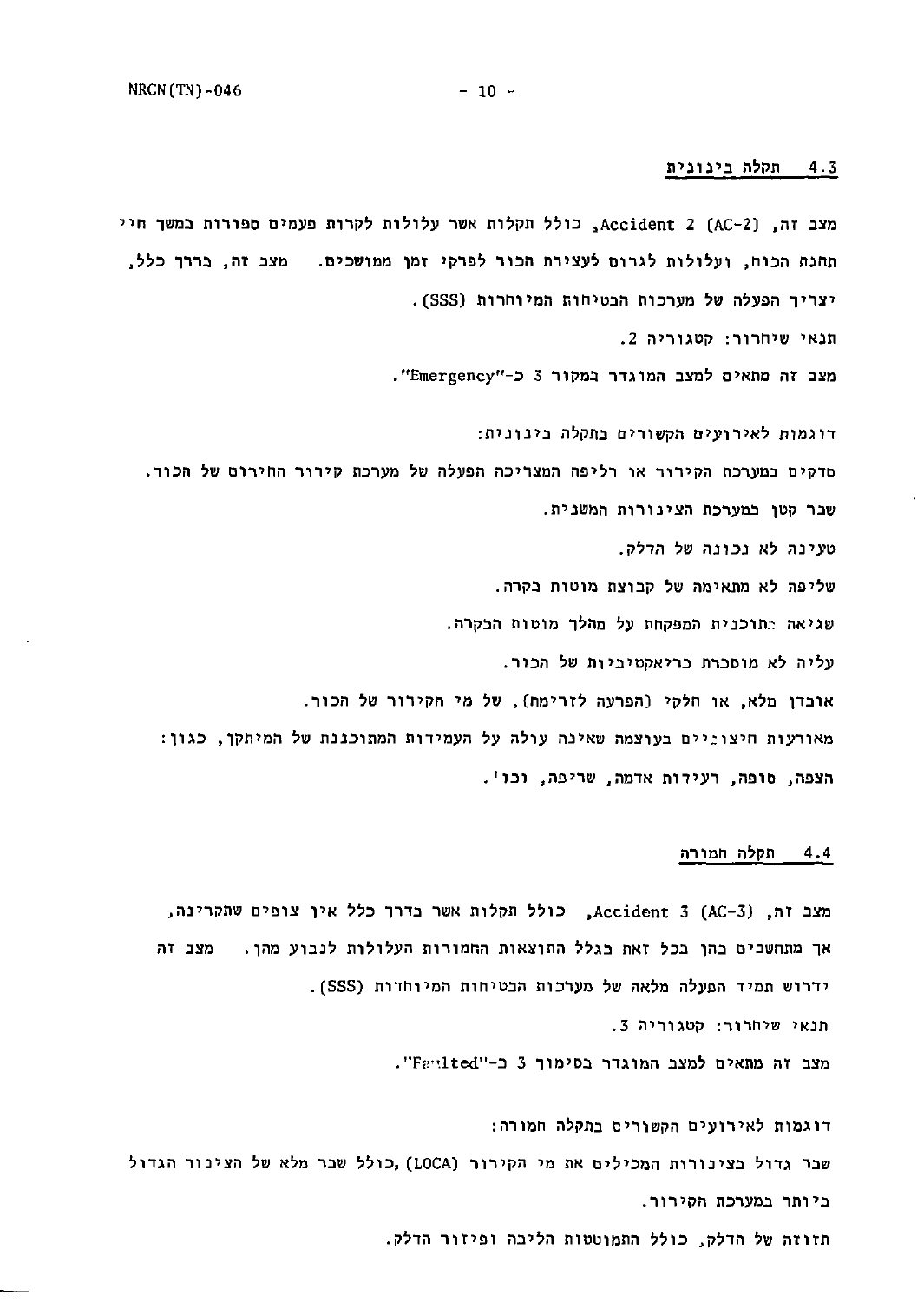שבר גדול בצנרת מישנית (צנרת הקיטור).

נעילה של רוטור משאבה ראשית.

מאורעות חיצוניים כגון: התרסקות מטוס על הכור, שיחרור חומרים כימיים רעילים, אובדן זמינות של מאגר החום העיקרי. | תופעות טבע ואירועים חיצוניים אחרים בעוצמה העולה על העמידות המתוכננת של המיתקן.

## n'nnnbn nbpn 4.5 4.5 תקלה מלחמתית

זהו מצב מיוחד, Accident 4 (AC-4), שאינו מנותח בדרך כלל במקומות אחרים מחוץ לישראל. במצב זה יש להביא בחשבון תקלית חמורות אשר תדרושנה הצעלה של מערכות הבטיחות המיוחדות (SSS). עם זאת יש להביא בחשבון שחלק ממערכות אלה תצאנה מכלל .nbiya פעולה.

תנאי שיחרור: קטגוריה 4.

דוגמות לאירועים הקשורים במצב תקלה מלחמתית:

השתלטות אויב על חד**ר** בקרה הראשי.

הרס מערכות הקירור החיצוניות.

פגיעה במאטם ובחלק ממערכות הבקרה והקירור שבתוכו. הרס חדר בקרה הראשי.

הערה: תקלה מלחמתית היא מצב המחייב דיון מפורט ומעמיק החורג ממסגרת מסמך זה.

- עם זאת ראוי להדגיש כאן מספר נקודות:
- (א) אופי התקלה ועוצמתה הם פונקציה של נשק הייחוס או של צורת התקיפה שצריך להגדיר מראש.  $\,$ כמו-כן, צריך להגדיר מראש את רמת הסיכון שמוכנים להטיל על האוכלוסיה במיקרה מיוחד זה של מלחמה.
- (ב) אפשר שתוצאות התקיפה לא תהיינה חמורות ובמיקרה זה ניתן להכליל את התוצאות של התקיפה במסגרת מצבי הפעלה שנדונו.
- (ג) יש להביא בחשבון שתקלה כזו, הבאה בעקבות תיכנון "חכם" וביצוע רב עוצמה, יכולה לגרור אחריה תוצאות וסיכונים העולים על הסיכונים המקובלים במקומות .obiya D'inN אחרים בערלם.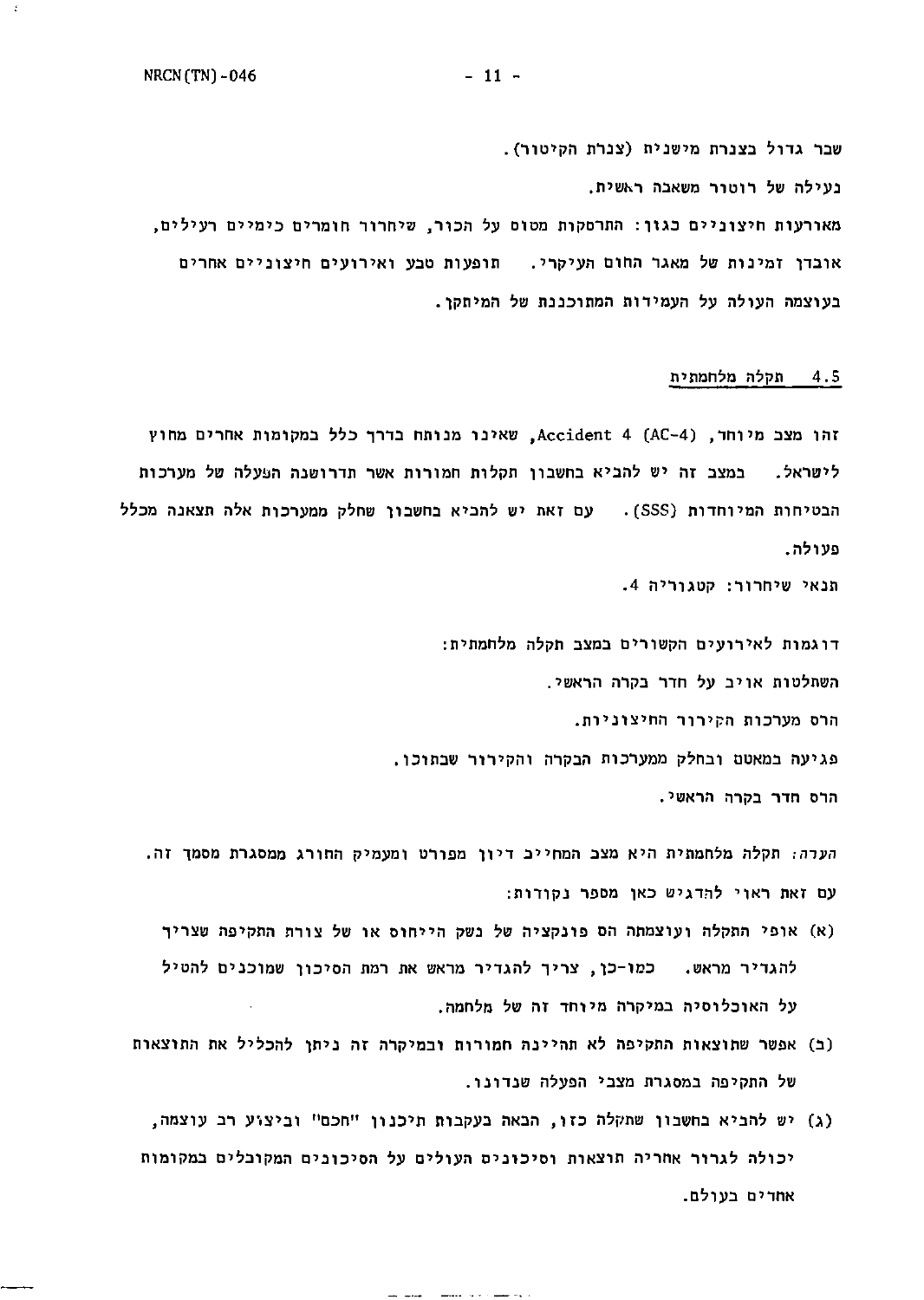כנגד סיכונים גרולים יותר מאלה צריך ואפשר להתגונן. - חישוב עוצמת הסיכונים הללו והצעת הפתרונות להתגוננות הם באחריות המתכנן, במסגרת התיכנון העקרוני של תחנת הכוח הגרעינית. צריך להביא בחשבון גם שיטות התגוננות בלתי קונבנציונאליות, לדוגמה: תכניות חירום מפורטות ומתוחכמות. יותר מהמקובל בעולם לאוכלוסיה. מיקלוט מיוחד וכו'.

#### סיווג בטיחותי לציוד 5

#### 5.1 כללי

יש לסווג ולטפל במערכות וכציוד הקשורים בבטיחות בנפרר משאר מערכות תחנת הכוח. מערכות וציוד הקשורים בבטיחות מאופיינים על-ידי אחד אן יותר מן האופיינים הבאים:

- (א) מערכות וציוד אשר כשל שלהם עלול לגרום באופו ישיר לשיחרור מוצרים רדיואקטיביים בכמות העולה על המותר לפי הקריטריונים שבטבלה 1.
	- (ב) מערכות וציוד אשר כשל שלהם עלול לגרום לאובדן האפשרות לעצור את הכור עצירה בטוחה ועל-ירי כך לגרום באופן בלתי ישיר לשיחרור רדיואקטיביות כנ"ל.
	- (ג) מערכות וציור אשר כשל שלהם עלול לגרום לאובדן האפשרות לפנות את האנרגיה התרמית של הכור אל מאגר חום נתון, ועל-ידי כך לגרום באופן בלתי ישיר לשיחרור רריואקטיביות כנ"ל.
		- (ד) מערכות וציוד אשר כשל שלהם עלול לפגום באפשרות הטיפול בתקלה או בהגבלת תוצאותיה של תקלה הכרוכה בשיחרור רדיואקטיביות.

כל המערכות והציוד הנכללים בקטגוריות הנ"ל יסומנו בסימן (Nuclear Safety.

 $-12-$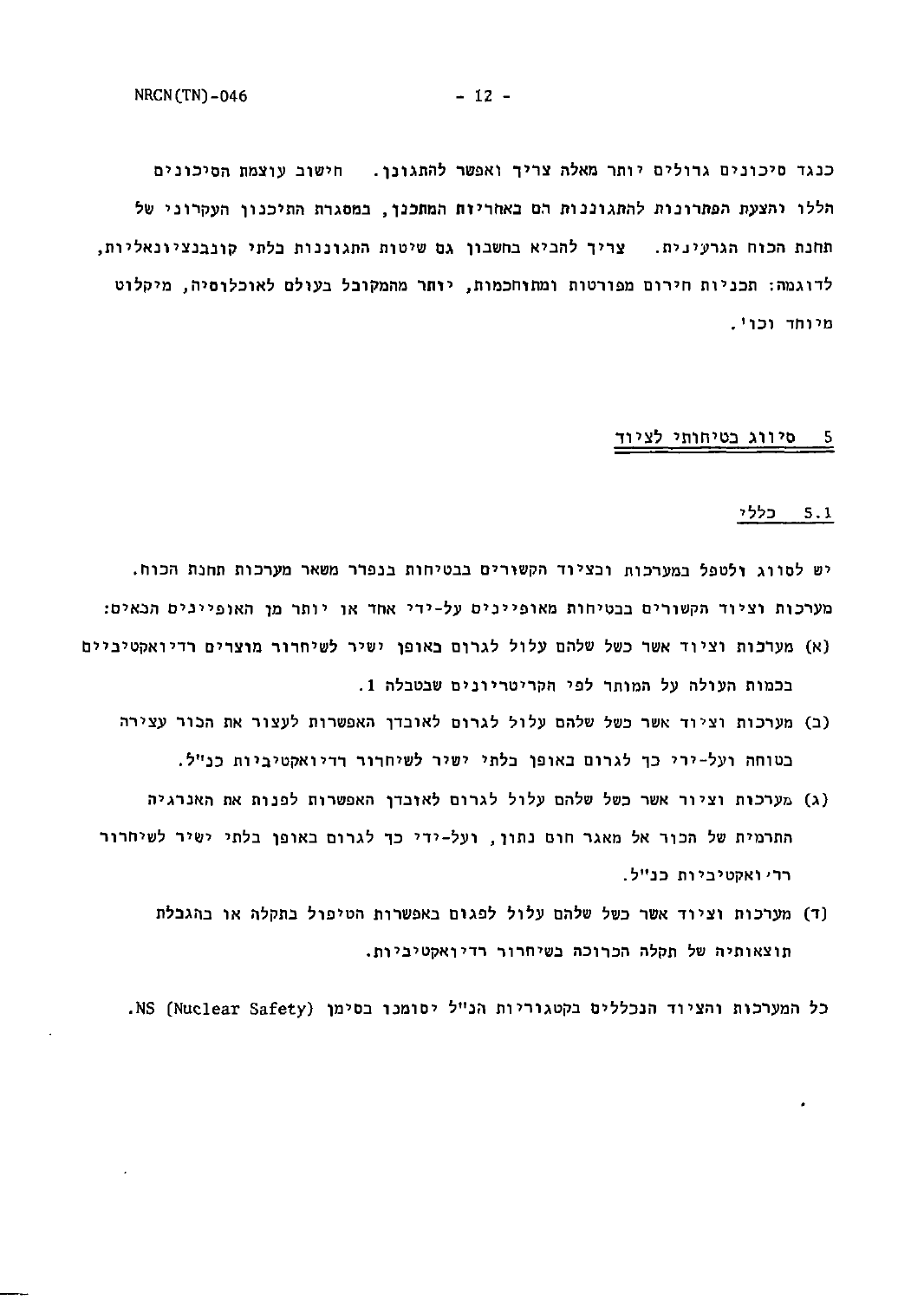# 5.2 ציור מכני והירראולי

- ציוד מכני והירראולי שסומו כבסיחותי (NS) יסווג לפי 3 דרגות:
	- Safety Class 1 (SC-1) 1 הרגת בטיחות
	- Safety Class 2 (SC-2) 2 דרגת בטיחות
	- Safety Class 3 (SC-3) 3 nintu Class 3
- דירוג זה נעשה בהתאם להשלכות העלולות להיות בציוד על שיחרור חומרים רדיואקטיביים ומידת הסיכוו הכרוכה בכר.
- ציוד אשר תקלה בו עשויה לגרום לשיחרור מרבי של רדיואקטיביות. עקב  $\mathit{s}\mathit{c}\text{-}1$ הרס של אלמנטים ראשיים בכור (כגון מיכל הכור, משאבות ראשיות וכו'). כלומר - עלול להיווצר מצב הפעלה AC-3 (תקלה חמורה).
- . ציוד אשר שייך לתחום הלחץ של מעדכת הקירור הראשית ואינו כלול ב-SC-1. ואשר תקלה בו עלולה להפריע למהלך פינוי החום מהליבה ולשיחרור רדיואקטיביות למאטם. כלומר - עלול להיווצר מצב הפעלה AC-2 (חקלה בינונית).
	- נ ציוד שאינו שייך ל-SC-1 או SC-2 אד תקלה בו עלולה לגרום לשיחרור . $SC-3$ רדיואקטיביות לאטמוספידה או לתקלה כפינוי החום השיורי. כלומר - גם כאו עלול להיווצר מצב AC-1 או AC-2.

סימוך 1 מהווה את הבסיס לדירוג זה, ואילו סימוך 4 נותן את כללי התיכנון והייצור של המטרכות והרכיבים השונים של התג"ד.

### 5.3 ציוד חשמלי וציוד בקרה

ציוד חשמלי וציוד בקרה הקשור בבטיחות יסומן בסימן IE ויתוכנן, בדרך כלל, לפי תקנים של IEEE (ראה פרק 6).

כל הציוד החשמלי בתחנה יסווג לפי הסוגים 1, 2, ו-3 להלן. Class 1: כולל ציור ומערכות הקשורים לתהליכים הזקוקים לאספקת חשמל תמידית .(non-interruptable)

 $-13 -$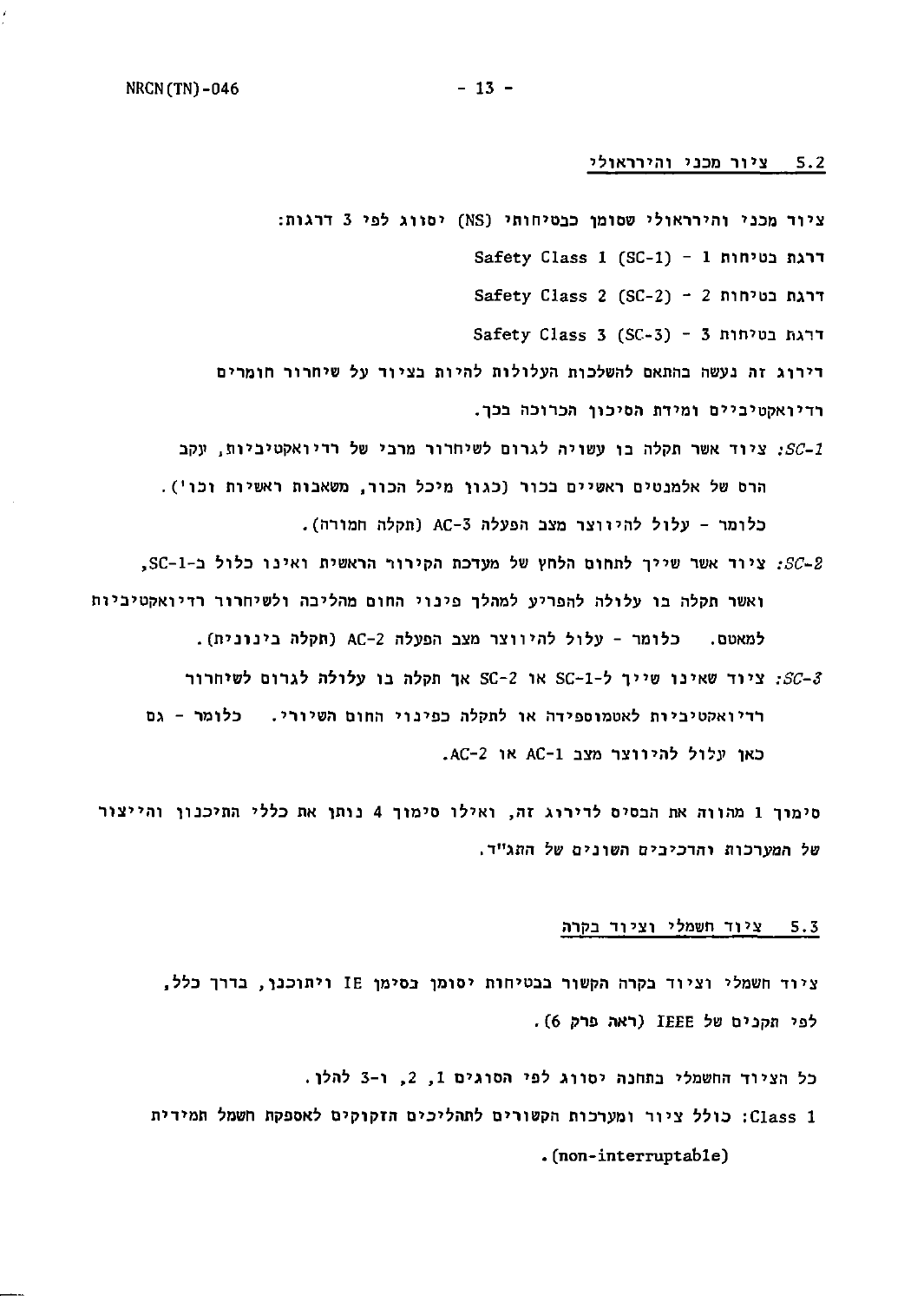3 Class: כולל ציוד ומערכות הקשורים לתהליכים היכולים לסבול הפסקות חשמל ארוכות.

#### 5.4 העמידות של ציוד ברעידות אדמה

מביו הגירמים החיצוניים לתקלות מתחשבים במיוחד בהשפעה הצפויה של רעידות אדמה על גבי המבנים והציוד. | מבנים וציוד הקשורים בבטיחות הכור והחייבים להישאר כשירים גם אחרי רעידת אדמה יסווגו כ-Seismic Class ויתוכננו כהתאם. - הכללים לתיכנון כזה מפורטים בהנחיות שבסימוך 5: RG-1.61; RG-1.48; RG-1.48; RG-1.29. הנוסחות המשמשות לתיכנון מצויות ב-ASME Code (סימור 4).

#### תקנים ואבטחת איכות - 6

אין אפשרות להתחייב מראש לעבוד בהתאם לתקן זה או אחר בטרם נקבע סוג תחנת הכוח והטכנולוגיה אשד לפיה היא תיוצר. - רק לאחד שיהיה ברור איזו תחנת כוח מתכוונים לבנות – ייקבעו התקנים המחייבים ואז כל הציוד והמערכות הקשורים בבטיחות יתוכננו וייוצרו לפיהם.

דוגמה לתקנים אשר ישמשו לתיכנון תג"ר מצויה בנספח 1. התקנים המפורטים בנספח 1 ישמשו לתיכנון,כמלואם או בחלקם, בהתאם לנסיבות. בעת התיכנון יצויין באיזו מידה הוא עונה לתקן הנדון ומה הן הסיבות לאי ההתאמות, במידה ויהיו כאלה.

המעדכות כל המערכות והציוד חייבים לעמוד בביקורת איכות במהלך התיכנון והביצוע. והציוד הקשודים ככטיחות הכור יסווגו כחייבים כביקורת איכות מרכית, בדרך כלל לפי העקרונות המופיעים בנספח B של סימוך 2.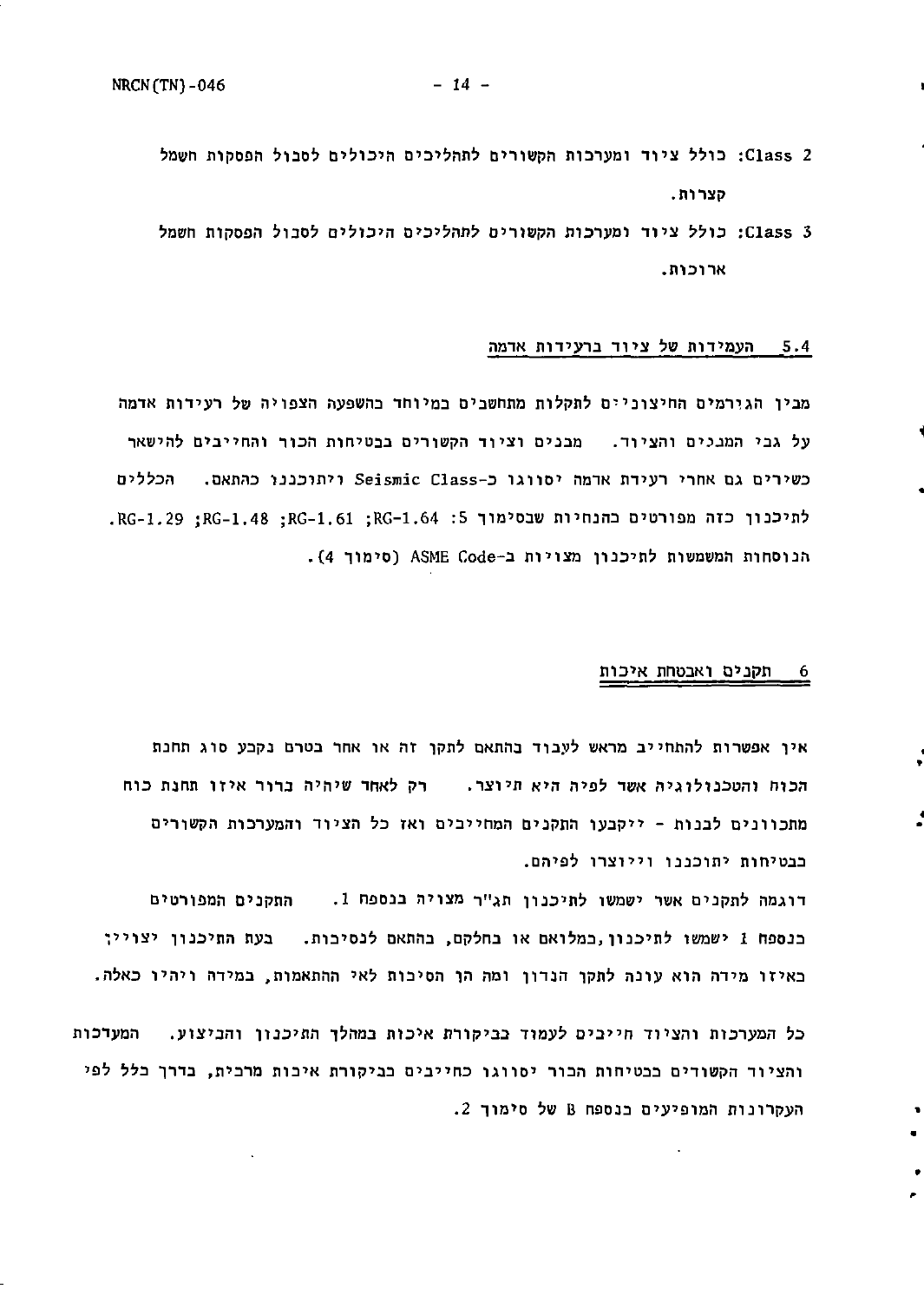$\sim 10^{-11}$ 

 $\ddot{\phantom{a}}$ 

# <u>הבעת תודה</u>

הריני מבקש להביע את תודתי ל-י' גונן, על ההערות המועילות אשר העיר במהלך הכנתה של עבודה זו, ואשר מצאו את ביטויין, כך אני מקווה, בניסוחה הסופי.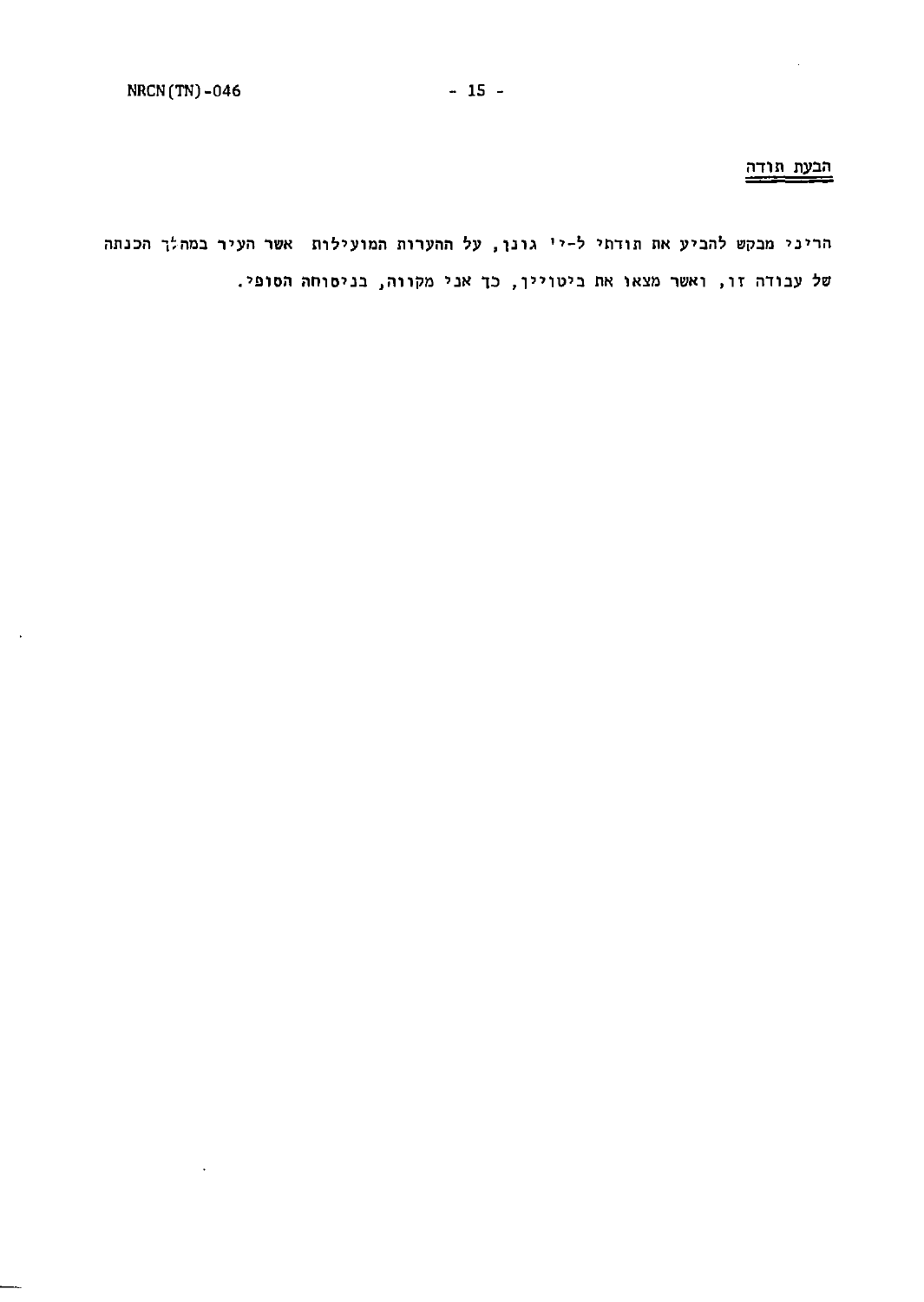$\ddot{\phantom{a}}$ 

÷,

| ANSI: ת"י CNA         | עקרונות ותיכנון כללי: |
|-----------------------|-----------------------|
| ANSI N45.2            | אבטחח איכות:          |
| ASME :ANSI :API :TEMA | ציוד מכני והידראולי:  |
| <b>IEEE: NEMA</b>     | ציוד חשמל ובקרה:      |
| ACI                   | מבנים:                |

j,

í.

٠  $\blacksquare$  $\bullet$  $\bullet$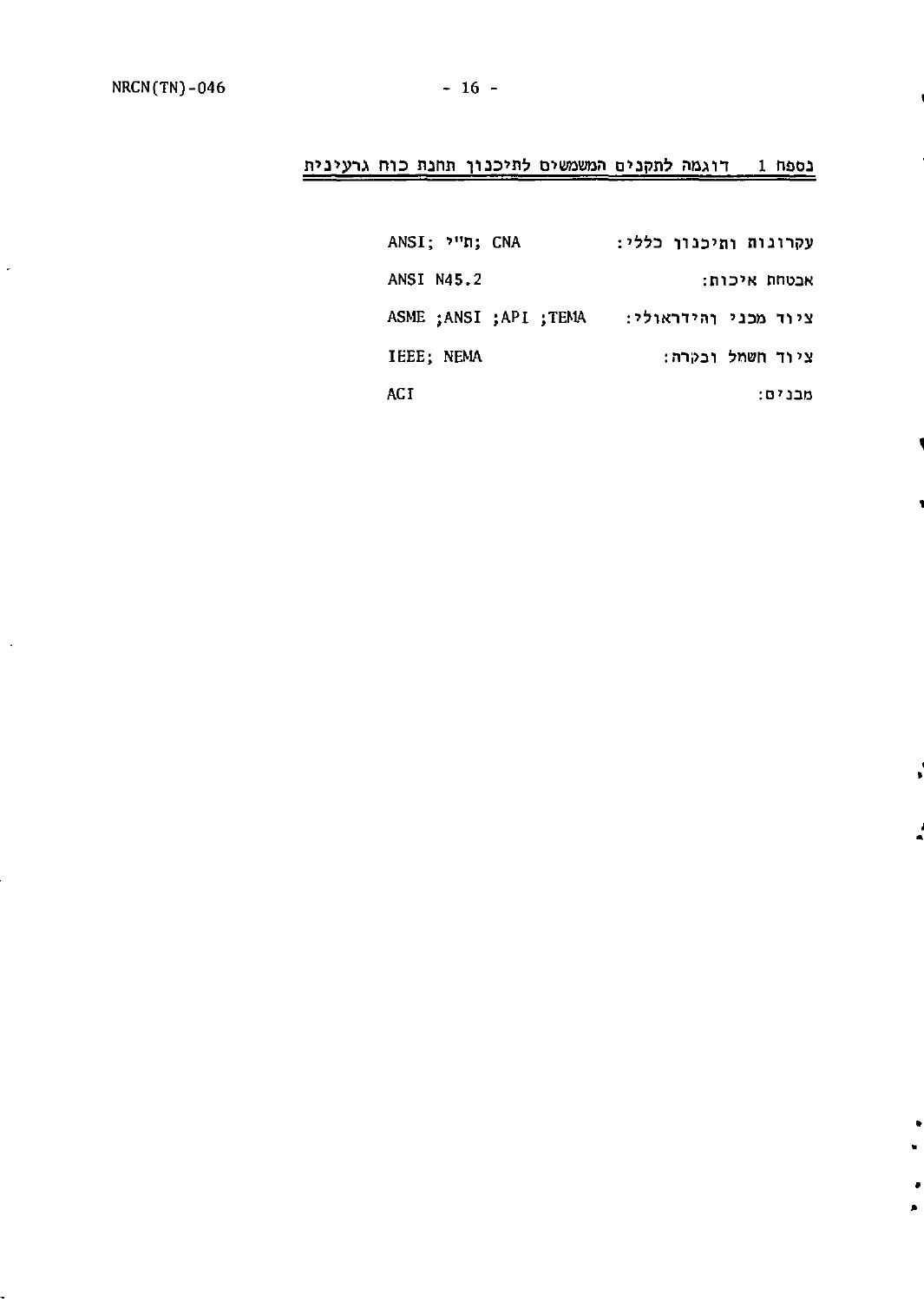# References

#### $\mathbf{L}$ Nuclear Safety Criteria for the Design of Stationary Pressurized Water Reactor Plants, ANSI N18.2 - 1973 and N18.2a - 1975, American National Standards Institute. New York.

- $2.$ Licensing of Production and Utilization Facilities, 10 CFR50. United States Nuclear Regulatory Commission.
- D. G. Hurst and F. C. Boyd, Reactor Licensing and Safety Requirements,  $3.$ 72-CNA-102, Atomic Energy Control Roard, Canada.
- ASME Boilers and Pressure Vessels Code, Sec. III, The American Society  $\mathbf{4}$ . of Mechanical Engineers, New York.
- $5.$ Regulatory Guides, Division 1: Power Reactors, US Atomic Energy Commission, Directorate of Regulatory Standards.
- מ' גזית, מערכות ובעיות אופיניות בתכנון ת"כ גרעיניות, חברת החשמל לישראל הע"מ, חיפה, 1975.



# סימוכין

 $\ddot{\cdot}$